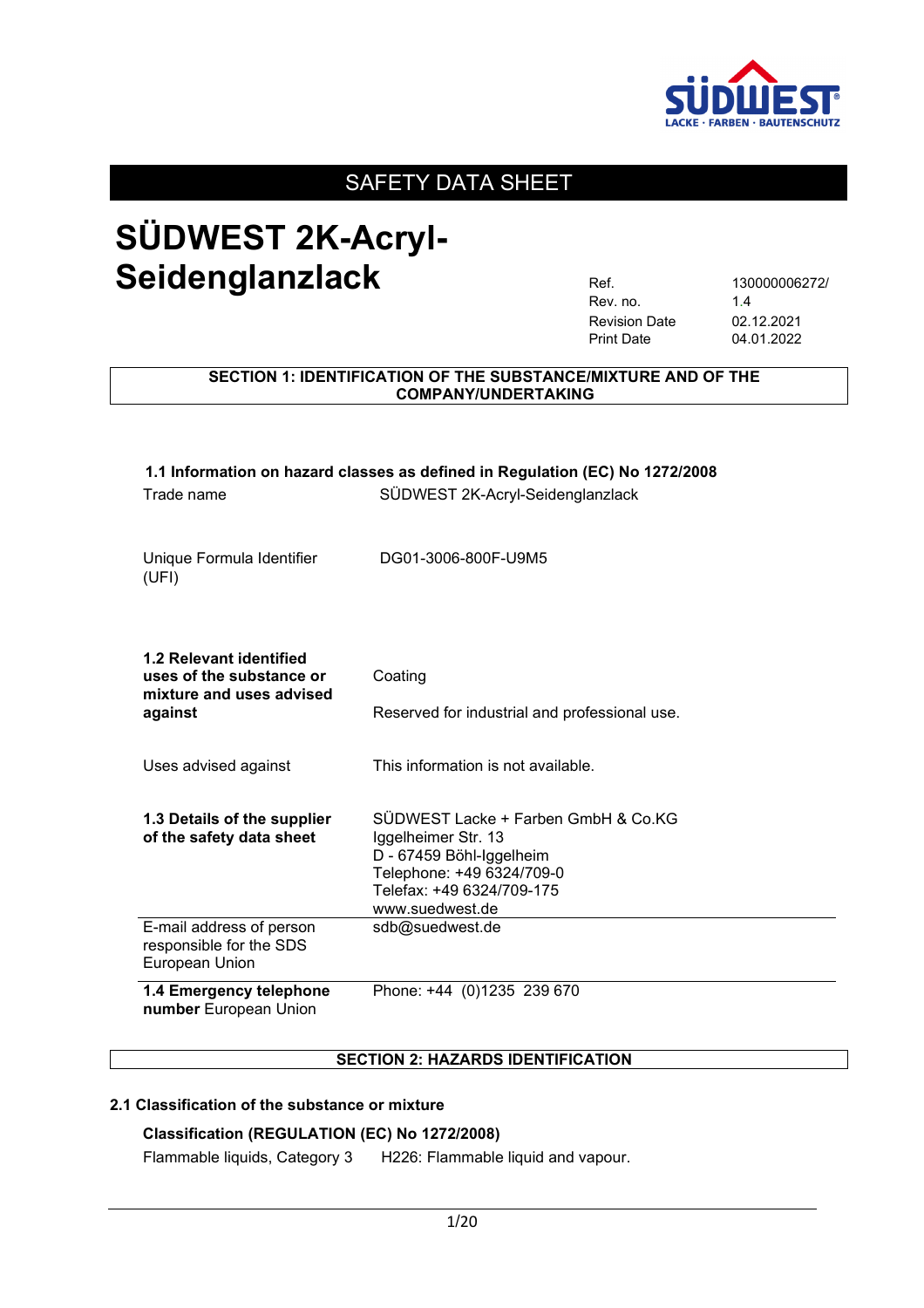# **SÜDWEST 2K-Acryl-Seidenglanzlack**

| Skin irritation, Category 2                                                                | H315: Causes skin irritation.                                               |
|--------------------------------------------------------------------------------------------|-----------------------------------------------------------------------------|
| Eye irritation, Category 2                                                                 | H319: Causes serious eye irritation.                                        |
| Skin sensitisation, Category 1                                                             | H317: May cause an allergic skin reaction.                                  |
| Specific target organ toxicity -<br>single exposure, Category 3,<br>Central nervous system | H336: May cause drowsiness or dizziness.                                    |
| Specific target organ toxicity -<br>single exposure, Category 3,<br>Respiratory system     | H335: May cause respiratory irritation.                                     |
| Specific target organ toxicity -<br>repeated exposure, Category 2                          | H373: May cause damage to organs through prolonged or<br>repeated exposure. |
| Long-term (chronic) aquatic<br>hazard, Category 3                                          | H412: Harmful to aquatic life with long lasting effects.                    |
| Label elements                                                                             |                                                                             |

#### **2.2 Label elements**

| Labelling (REGULATION (EC) No 1272/2008) |                                                                                                                                                                                                                                                                                                                                                                                                                                                                                                                                                                                                       |
|------------------------------------------|-------------------------------------------------------------------------------------------------------------------------------------------------------------------------------------------------------------------------------------------------------------------------------------------------------------------------------------------------------------------------------------------------------------------------------------------------------------------------------------------------------------------------------------------------------------------------------------------------------|
| Hazard pictograms                        |                                                                                                                                                                                                                                                                                                                                                                                                                                                                                                                                                                                                       |
| Signal word                              | Warning                                                                                                                                                                                                                                                                                                                                                                                                                                                                                                                                                                                               |
| Hazard statements                        | H <sub>226</sub><br>Flammable liquid and vapour.<br>H315 Causes skin irritation.<br>H317<br>May cause an allergic skin reaction.<br>H319 Causes serious eye irritation.<br>H335<br>May cause respiratory irritation.<br>May cause drowsiness or dizziness.<br>H336<br>H373<br>May cause damage to organs through prolonged or<br>repeated exposure.<br>H412<br>Harmful to aquatic life with long lasting effects.                                                                                                                                                                                     |
| Precautionary statements                 | <b>Prevention:</b><br>P210<br>Keep away from heat, hot surfaces, sparks, open<br>flames and other ignition sources. No smoking.<br>P260 Do not breathe vapours.<br>P280 Wear protective gloves/ protective clothing/ eye<br>protection/ face protection.<br>P284 Wear respiratory protection.<br><b>Response:</b><br>P303 + P361 + P353 IF ON SKIN (or hair): Take off<br>immediately all contaminated clothing. Rinse skin with water or<br>shower.<br>P304 + P340 + P310 IF INHALED: Remove person to fresh<br>air and keep comfortable for breathing. Immediately call a<br>POISON CENTER/ doctor. |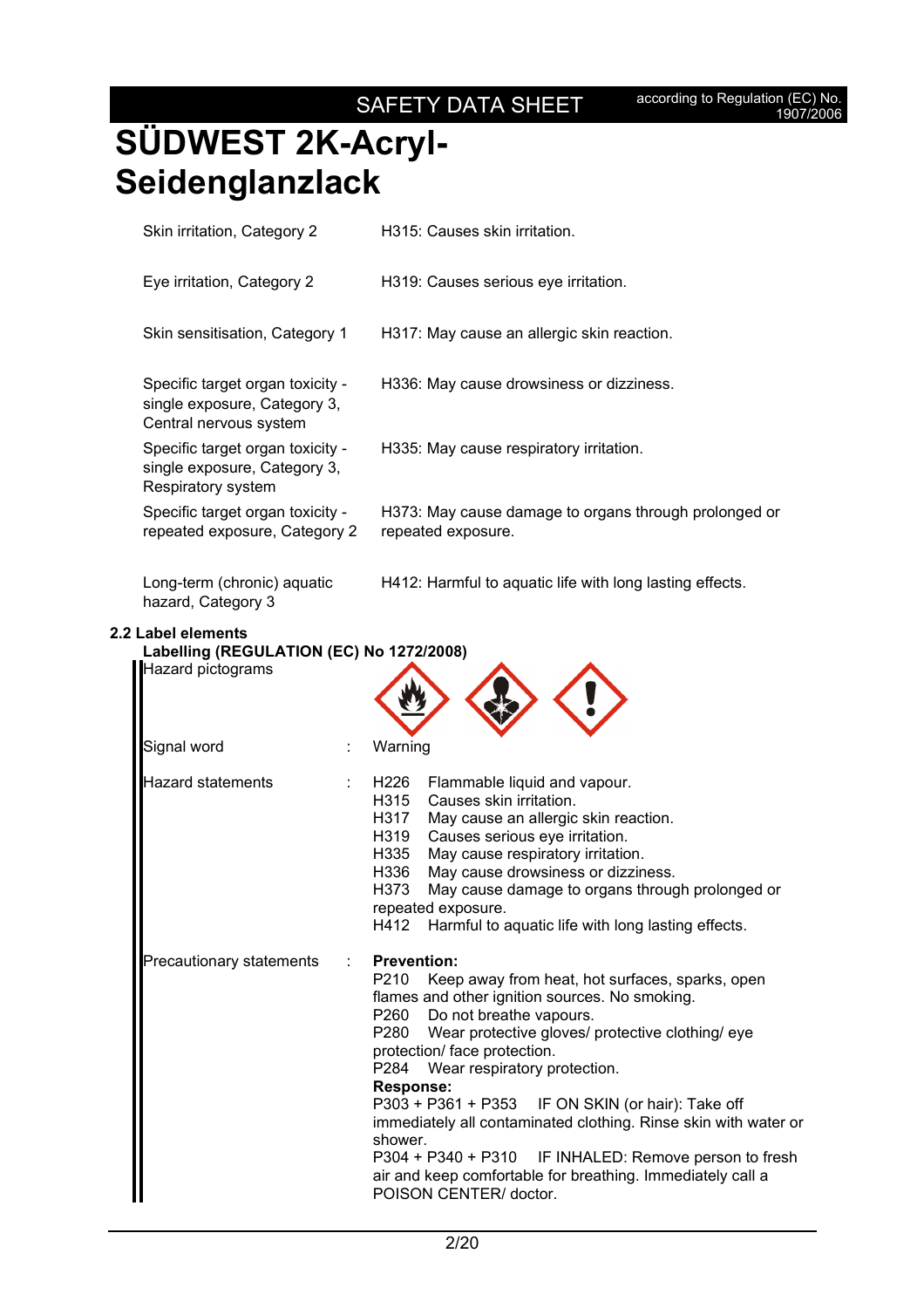### SAFETY DATA SHEET according to Regulation (EC) No.

## **SÜDWEST 2K-Acryl-Seidenglanzlack**

P305 + P351 + P338 IF IN EYES: Rinse cautiously with water for several minutes. Remove contact lenses, if present and easy to do. Continue rinsing. **Disposal:**  P501 Contents/container to be disposed of through approved

disposal contractor or taken to municipal collection point.

**Hazardous components which must be listed on the label:** 

xylene

Hydrocarbons, C9, aromatics

#### maleic anhydride **Additional Labelling**

EUH211 Warning! Hazardous respirable droplets may be formed when sprayed. Do not breathe spray or mist.

### **2.3 Other hazards**

This substance/mixture contains no components considered to be either persistent, bioaccumulative and toxic (PBT), or very persistent and very bioaccumulative (vPvB) at levels of 0.1% or higher.

Ecological information: The substance/mixture does not contain components considered to have endocrine disrupting properties according to REACH Article 57(f) or Commission Delegated regulation (EU) 2017/2100 or Commission Regulation (EU) 2018/605 at levels of 0.1% or higher.

Toxicological information: The substance/mixture does not contain components considered to have endocrine disrupting properties according to REACH Article 57(f) or Commission Delegated regulation (EU) 2017/2100 or Commission Regulation (EU) 2018/605 at levels of 0.1% or higher.

### **SECTION 3: COMPOSITION/INFORMATION ON INGREDIENTS**

#### **3.2 Mixtures Components**

| Chemical name               | CAS-No.             | Classification      | Concentration   |
|-----------------------------|---------------------|---------------------|-----------------|
|                             | EC-No.              |                     | (% w/w)         |
|                             | Index-No.           |                     |                 |
|                             | Registration number |                     |                 |
| xylene                      | 1330-20-7           | Flam. Liq. 3; H226  | $\geq 20 - 30$  |
|                             | 215-535-7           | Acute Tox. 4; H332  |                 |
|                             | 601-022-00-9        | Acute Tox. 4: H312  |                 |
|                             | 01-2119488216-32-   | Skin Irrit. 2; H315 |                 |
|                             | <b>XXXX</b>         | Eye Irrit. 2; H319  |                 |
|                             |                     | STOT SE 3; H335     |                 |
|                             |                     | STOT RE 2; H373     |                 |
|                             |                     | Asp. Tox. 1; H304   |                 |
| Hydrocarbons, C9, aromatics | 64742-95-6          | Asp. Tox. 1; H304   | $\geq 10 - 520$ |
|                             | 265-199-0           | Flam. Lig. 3; H226  |                 |
|                             | 649-356-00-4        | STOT SE 3: H335.    |                 |
|                             | 01-2119455851-35-   | H336                |                 |
|                             | <b>XXXX</b>         | Aquatic Chronic 2;  |                 |
|                             |                     | H411                |                 |
|                             |                     | EUH066              |                 |
| n-butyl acetate             | 123-86-4            | Flam. Liq. 3; H226  | $\geq 1 - 510$  |
|                             | 204-658-1           | STOT SE 3; H336     |                 |
|                             | 607-025-00-1        | (Central nervous    |                 |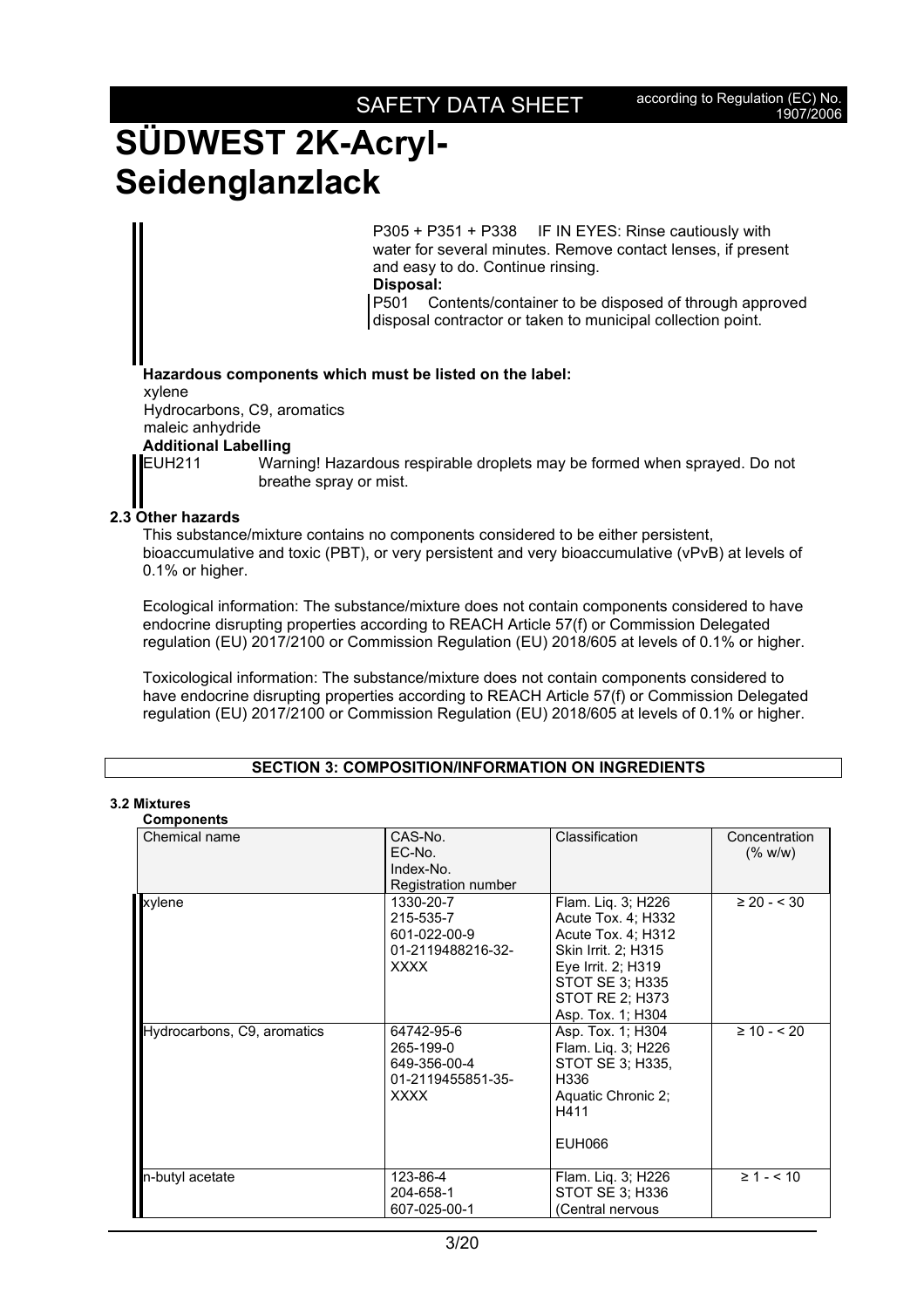|                                                      | 01-2119485493-29-<br><b>XXXX</b>                                          | system)<br><b>EUH066</b>                                                                                                                                                       |                     |
|------------------------------------------------------|---------------------------------------------------------------------------|--------------------------------------------------------------------------------------------------------------------------------------------------------------------------------|---------------------|
| ethylbenzene                                         | 100-41-4<br>202-849-4<br>601-023-00-4<br>01-2119489370-35-<br><b>XXXX</b> | Flam. Liq. 2; H225<br>Asp. Tox. 1; H304<br>Acute Tox. 4; H332<br>STOT RE 2; H373<br>Aquatic Chronic 3;<br>H412                                                                 | $\geq 1 - 5.5$      |
| titanium dioxide                                     | 13463-67-7<br>236-675-5<br>01-2119489379-17-<br><b>XXXX</b>               | Carc. 2; H351, Note V,<br>Note W, Note 10                                                                                                                                      | $\geq 1 - 510$      |
| Fatty acids, C14-18 and C16-18-<br>unsatd., maleated | 85711-46-2<br>288-306-2<br>01-2119976378-19-<br><b>XXXX</b>               | Skin Irrit. 2; H315<br>Skin Sens. 1; H317                                                                                                                                      | $\ge 0.1 - 1$       |
| maleic anhydride                                     | 108-31-6<br>203-571-6<br>607-096-00-9<br>01-2119472428-31-<br><b>XXXX</b> | Acute Tox. 4; H302<br>Skin Corr. 1B; H314<br>Eye Dam. 1; H318<br>Resp. Sens. 1; H334<br>Skin Sens. 1A; H317<br><b>STOT RE 1; H372</b><br>(Respiratory system)<br><b>EUH071</b> | $\geq 0.001 - 5.01$ |
|                                                      |                                                                           | specific concentration<br>limit<br>Skin Sens. 1A; H317<br>≥ 0,001%                                                                                                             |                     |
|                                                      |                                                                           | Acute toxicity estimate<br>Acute oral toxicity:<br>500,0 mg/kg                                                                                                                 |                     |

For explanation of abbreviations see section 16.

### **SECTION 4: FIRST AID MEASURES**

| 4.1 Description of first ald measures |                                                                                             |
|---------------------------------------|---------------------------------------------------------------------------------------------|
| General advice                        | When symptoms persist or in all cases of doubt seek medical<br>advice.                      |
|                                       | Never give anything by mouth to an unconscious person.                                      |
|                                       | If unconscious, place in recovery position and seek medical<br>advice.                      |
| Inhalation                            | Move to fresh air in case of accidental inhalation of vapours or<br>decomposition products. |
|                                       | Keep patient warm and at rest.                                                              |
|                                       | If breathing is irregular or stopped, administer artificial respiration.                    |
|                                       | If symptoms persist, call a physician.                                                      |
| Skin contact                          | Take off contaminated clothing and shoes immediately.                                       |
|                                       |                                                                                             |

### **4.1 Description of first aid measures**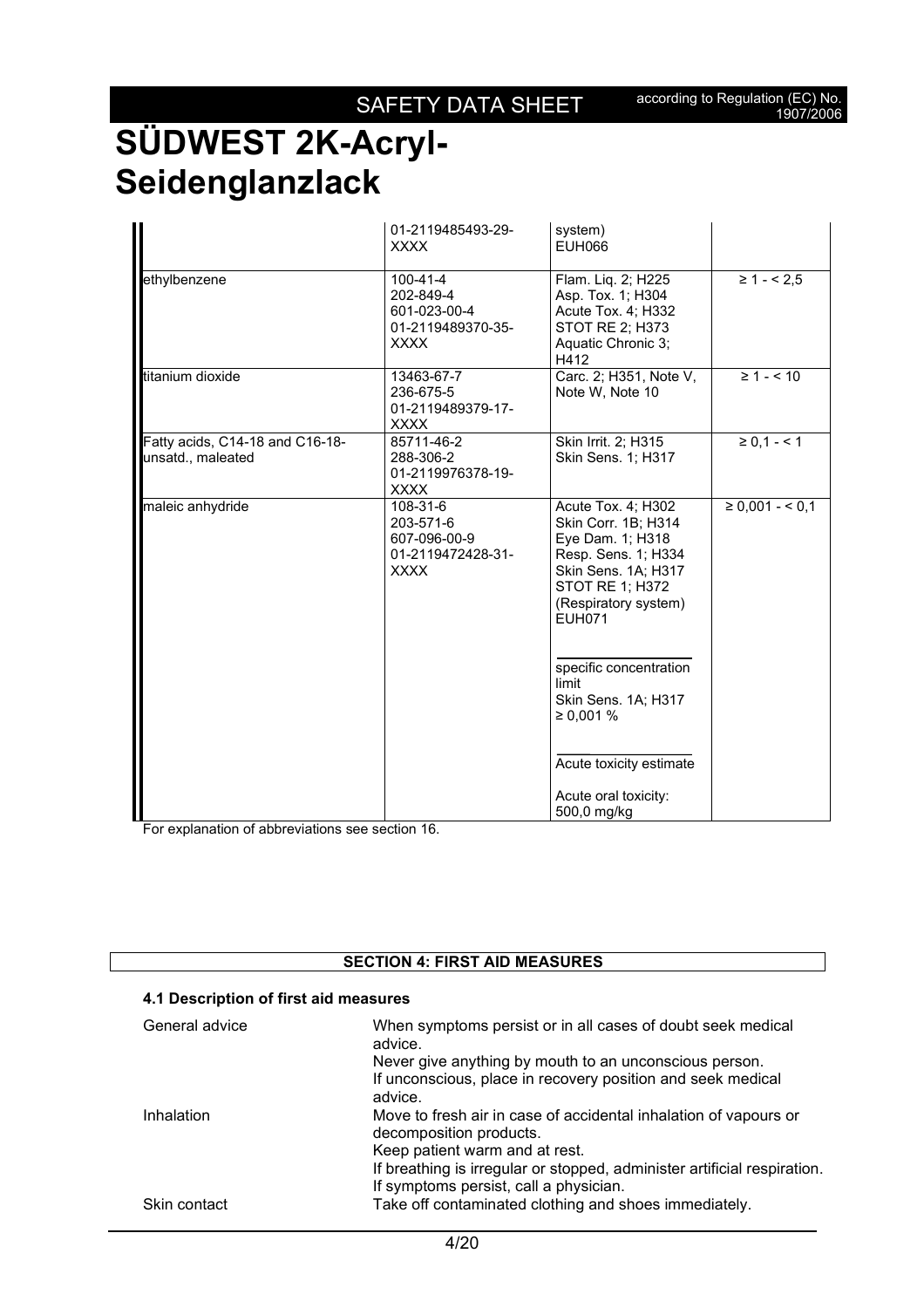|             | Wash skin thoroughly with soap and water or use recognized skin                                                                                |
|-------------|------------------------------------------------------------------------------------------------------------------------------------------------|
|             | cleanser.                                                                                                                                      |
|             | Do NOT use solvents or thinners.                                                                                                               |
|             | If skin irritation persists, call a physician.                                                                                                 |
| Eye contact | In case of eye contact, remove contact lens and rinse immediately<br>with plenty of water, also under the eyelids, for at least 15<br>minutes. |
|             | Seek medical advice.                                                                                                                           |
| Ingestion   | Rinse mouth with water.                                                                                                                        |
|             | If swallowed, seek medical advice immediately and show this<br>container or label.                                                             |
|             | Keep at rest.                                                                                                                                  |
|             | Do NOT induce vomiting.                                                                                                                        |
|             | 4.2 Most important symptoms and effects, both acute and delayed                                                                                |
| Symptoms    | Liver disorders<br>Kidney disorders<br>Damage                                                                                                  |
|             | Nervous system<br>Inhalation may provoke the following symptoms:<br>irritant effects                                                           |
|             | Headache                                                                                                                                       |
|             |                                                                                                                                                |
|             | Vertigo<br><b>Drowsiness</b>                                                                                                                   |
|             | Unconsciousness                                                                                                                                |
|             | 4.3 Indication of any immediate medical attention and special treatment needed                                                                 |
|             |                                                                                                                                                |
| Treatment   | Treat symptomatically.                                                                                                                         |

No information available.

#### **SECTION 5: FIREFIGHTING MEASURES**

### **5.1 Extinguishing media**

| Suitable extinguishing<br>media<br>Unsuitable extinguishing<br>media | CO2, extinguishing powder or water spray. Fight larger fires with<br>water spray or alcohol resistantfoam.<br>High volume water jet |
|----------------------------------------------------------------------|-------------------------------------------------------------------------------------------------------------------------------------|
| 5.2 Special hazards                                                  | Fire may cause evolution of:                                                                                                        |
| arising from the                                                     | Carbon monoxide                                                                                                                     |
| substance or mixture                                                 | Carbon dioxide (CO2)                                                                                                                |
|                                                                      | Nitrogen oxides (NOx)                                                                                                               |
|                                                                      | Exposure to decomposition products may be a hazard to health.                                                                       |
|                                                                      | Cool closed containers exposed to fire with water spray.                                                                            |
| 5.3 Advice for firefighters                                          | In the event of fire, wear self-contained breathing apparatus.<br>Fight fire with normal precautions from a reasonable distance.    |
| Additional advice                                                    | Fire residues and contaminated fire extinguishing water must be<br>disposed of in accordance with local regulations.                |

### **SECTION 6: ACCIDENTAL RELEASE MEASURES**

| 6.1 Personal precautions, | Remove all sources of ignition.                                  |
|---------------------------|------------------------------------------------------------------|
| protective equipment and  | Ensure adequate ventilation.                                     |
| emergency procedures      | Do not breathe vapour.                                           |
|                           | Prevent unauthorized access.                                     |
| <b>6.2 Environmental</b>  | The product should not be allowed to enter drains, water courses |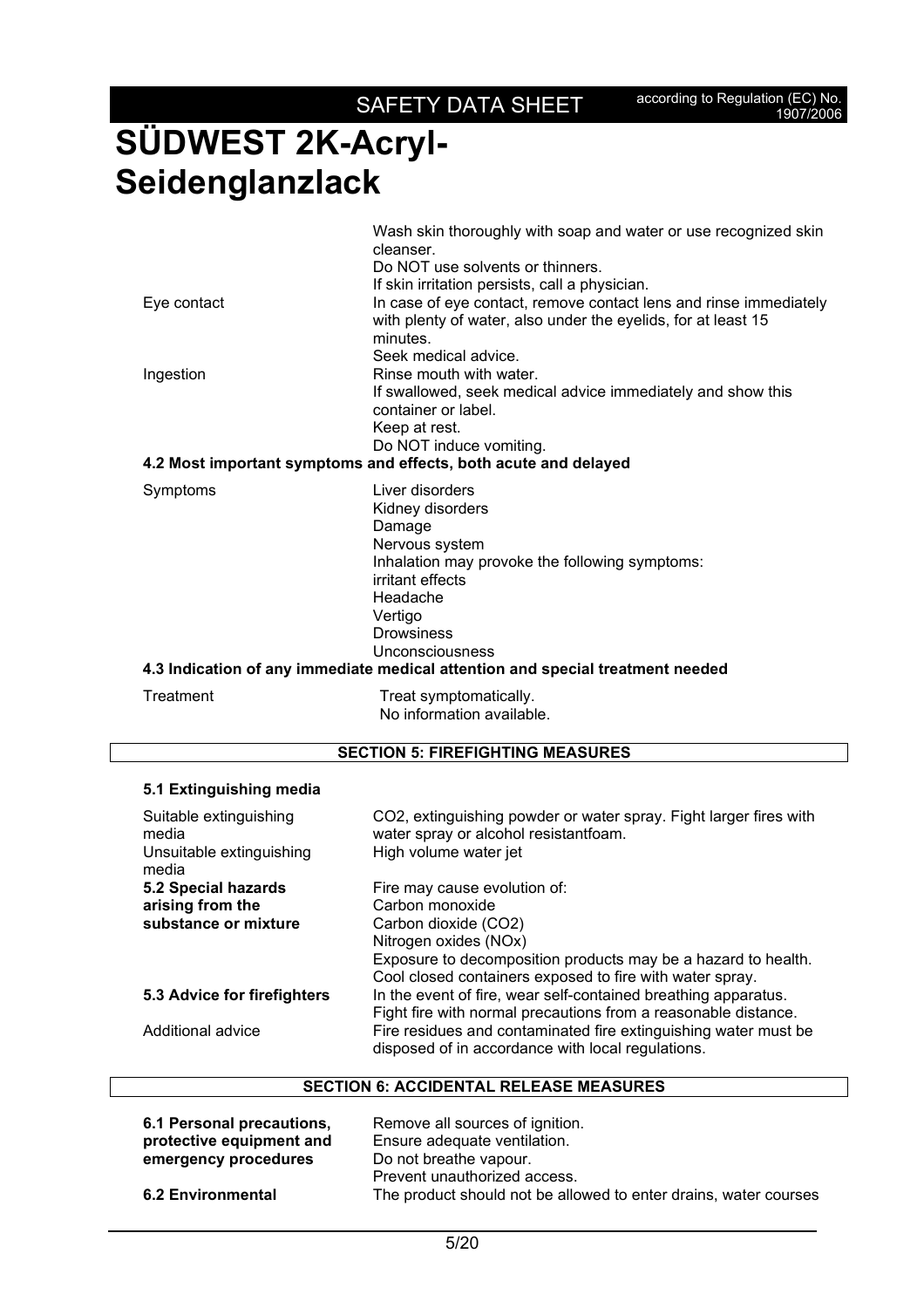| precautions                                                    | or the soil.<br>If the product contaminates rivers and lakes or drains inform<br>respective authorities.                                                                                                                                                                                                                                                                                        |
|----------------------------------------------------------------|-------------------------------------------------------------------------------------------------------------------------------------------------------------------------------------------------------------------------------------------------------------------------------------------------------------------------------------------------------------------------------------------------|
| 6.3 Methods and material<br>for containment and<br>cleaning up | Contain spillage, and then collect with non-combustible absorbent<br>material, (e.g. sand, earth, diatomaceous earth, vermiculite) and<br>place in container for disposal according to local / national<br>regulations (see section 13).<br>Clean with detergents. Avoid solvents.<br>Clean contaminated surface thoroughly.<br>Dispose of contaminated material as waste according to item 13. |
| 6.4 Reference to other<br>sections                             | Refer to protective measures listed in sections 7 and 8.                                                                                                                                                                                                                                                                                                                                        |

### **SECTION 7: HANDLING AND STORAGE**

#### **7.1 Precautions for safe handling**

| Advice on safe handling | Comply with the statutory regulations on health and safety at work.<br>Avoid formation of aerosol.                                                                      |
|-------------------------|-------------------------------------------------------------------------------------------------------------------------------------------------------------------------|
|                         | Prevent the creation of flammable or explosive concentrations of<br>vapour in air and avoid vapour concentration higher than the<br>occupational exposure limit values. |
|                         | The product should only be used in areas from which all naked<br>lights and other sources of ignition have been excluded.                                               |
|                         | All metal parts of the mixing and processing equipment must be<br>earthed.                                                                                              |
|                         | Operators should wear antistatic footwear and clothing. No<br>sparking tools should be used.                                                                            |
| Hygiene measures        | Do not breathe spray, vapour.                                                                                                                                           |
|                         | Take off immediately all contaminated clothing.                                                                                                                         |
|                         | Avoid contact with skin, eyes and clothing.                                                                                                                             |
|                         | Wash hands before breaks and immediately after handling the                                                                                                             |
|                         | product.                                                                                                                                                                |
|                         | After washing hands, replenish lost skin oil by means of oily skin<br>ointment.                                                                                         |
|                         | When using do not eat, drink or smoke.                                                                                                                                  |

#### **7.2 Conditions for safe storage, including any incompatibilities**

| Requirements for storage<br>areas and containers   | Store in original container.<br>Keep container tightly closed. Never use pressure to empty:<br>container is not a pressure vessel. Nosmoking.<br>Prevent unauthorized access.<br>Containers which are opened must be carefully resealed and kept<br>upright to prevent leakage.<br>Protect from frost, heat and sunlight. |
|----------------------------------------------------|---------------------------------------------------------------------------------------------------------------------------------------------------------------------------------------------------------------------------------------------------------------------------------------------------------------------------|
| Advice on protection<br>against fire and explosion | Vapours are heavier than air and may spread along floors.<br>Vapours may form explosive mixtures with air.                                                                                                                                                                                                                |
| Advice on common storage                           | Take measures to prevent the build up of electrostatic charge.<br>Keep away from combustible materials.<br>Keep away from food, drink and animal feedingstuffs.<br>Keep away from oxidizing agents and strongly acid or alkaline                                                                                          |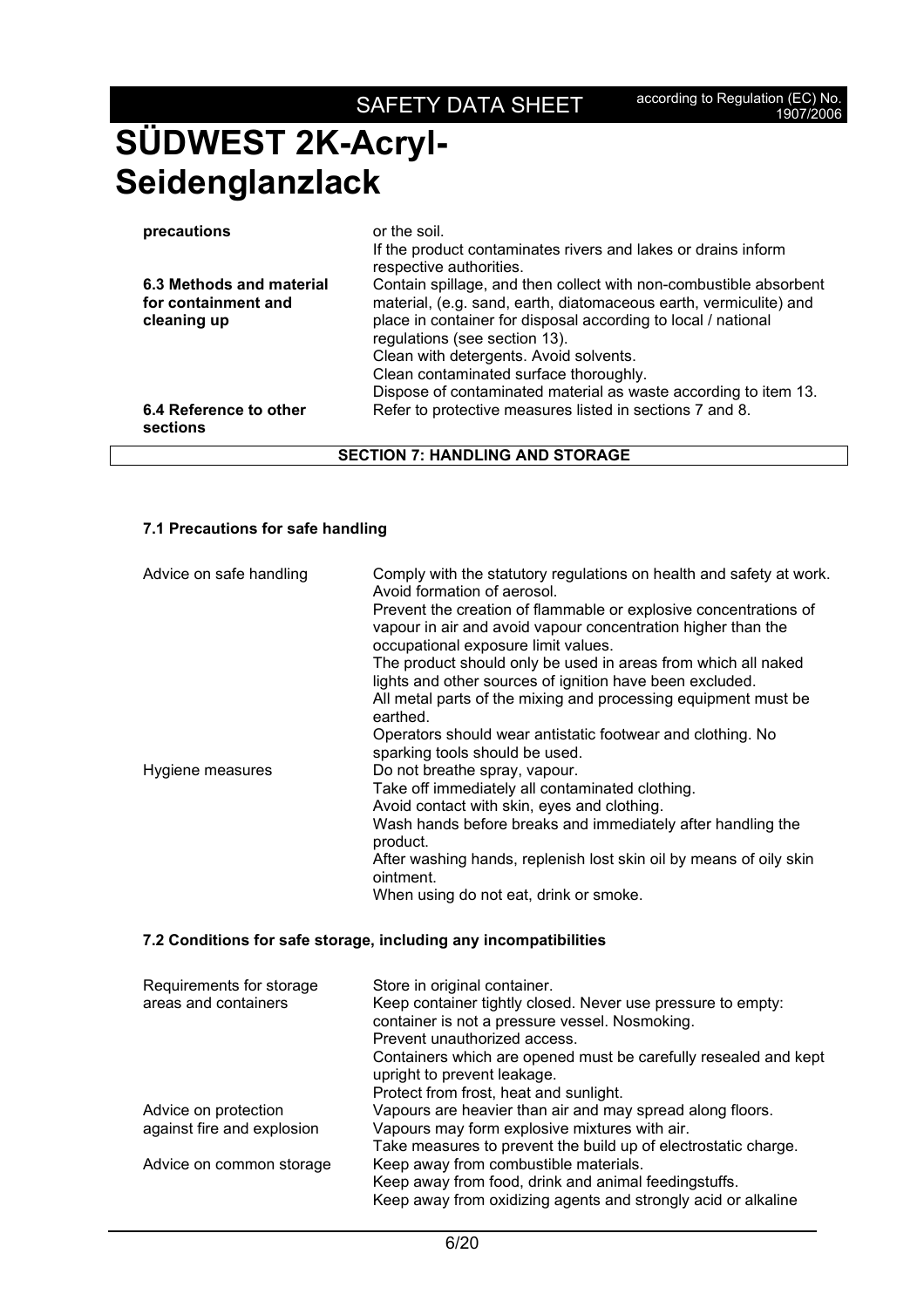materials.

**7.3 Specific end use(s)** For further information, see also Technical Data Sheet for the product.

### **SECTION 8: EXPOSURE CONTROLS/PERSONAL PROTECTION**

#### **8.1 Control parameters**

#### **Exposure limit(s)**

| <b>Components</b>  |                                                                                    | CAS-No.               |
|--------------------|------------------------------------------------------------------------------------|-----------------------|
| <b>Basis</b>       | Type:                                                                              | Control parameters    |
| xylene             |                                                                                    | 1330-20-7             |
| 2000/39/EC         | Limit Value - eight hours                                                          | 221 mg/m <sup>3</sup> |
| 2000/39/EC         | Limit Value - eight hours                                                          | 50 ppm                |
| Additional advice: | Identifies the possibility of significant uptake<br>through the skin<br>Indicative |                       |
| 2000/39/EC         | Short term exposure limit                                                          | 442 mg/m <sup>3</sup> |
| 2000/39/EC         | Short term exposure limit                                                          | $100$ ppm             |
| Additional advice: | Identifies the possibility of significant uptake<br>through the skin<br>Indicative |                       |
| n-butyl acetate    |                                                                                    | 123-86-4              |
| 2019/1831/EU       | Short term exposure limit                                                          | 723 mg/ $m3$          |
| 2019/1831/EU       | Short term exposure limit                                                          | $150$ ppm             |
| Additional advice: | Indicative                                                                         |                       |
| 2019/1831/EU       | Limit Value - eight hours                                                          | 241 mg/ $m3$          |
| 2019/1831/EU       | Limit Value - eight hours                                                          | 50 ppm                |
| Additional advice: | Indicative                                                                         |                       |
| ethylbenzene       |                                                                                    | $100 - 41 - 4$        |
| 2000/39/EC         | Limit Value - eight hours                                                          | 442 mg/ $m3$          |
| 2000/39/EC         | Limit Value - eight hours                                                          | 100 ppm               |
| Additional advice: | Identifies the possibility of significant uptake<br>through the skin<br>Indicative |                       |
| 2000/39/EC         | Short term exposure limit                                                          | 884 mg/m <sup>3</sup> |
| 2000/39/EC         | Short term exposure limit                                                          | 200 ppm               |
| Additional advice: | Identifies the possibility of significant uptake<br>through the skin<br>Indicative |                       |

The lists that were valid during the creation were used as basis.

#### **8.2 Exposure controls**

#### **Appropriate engineering controls**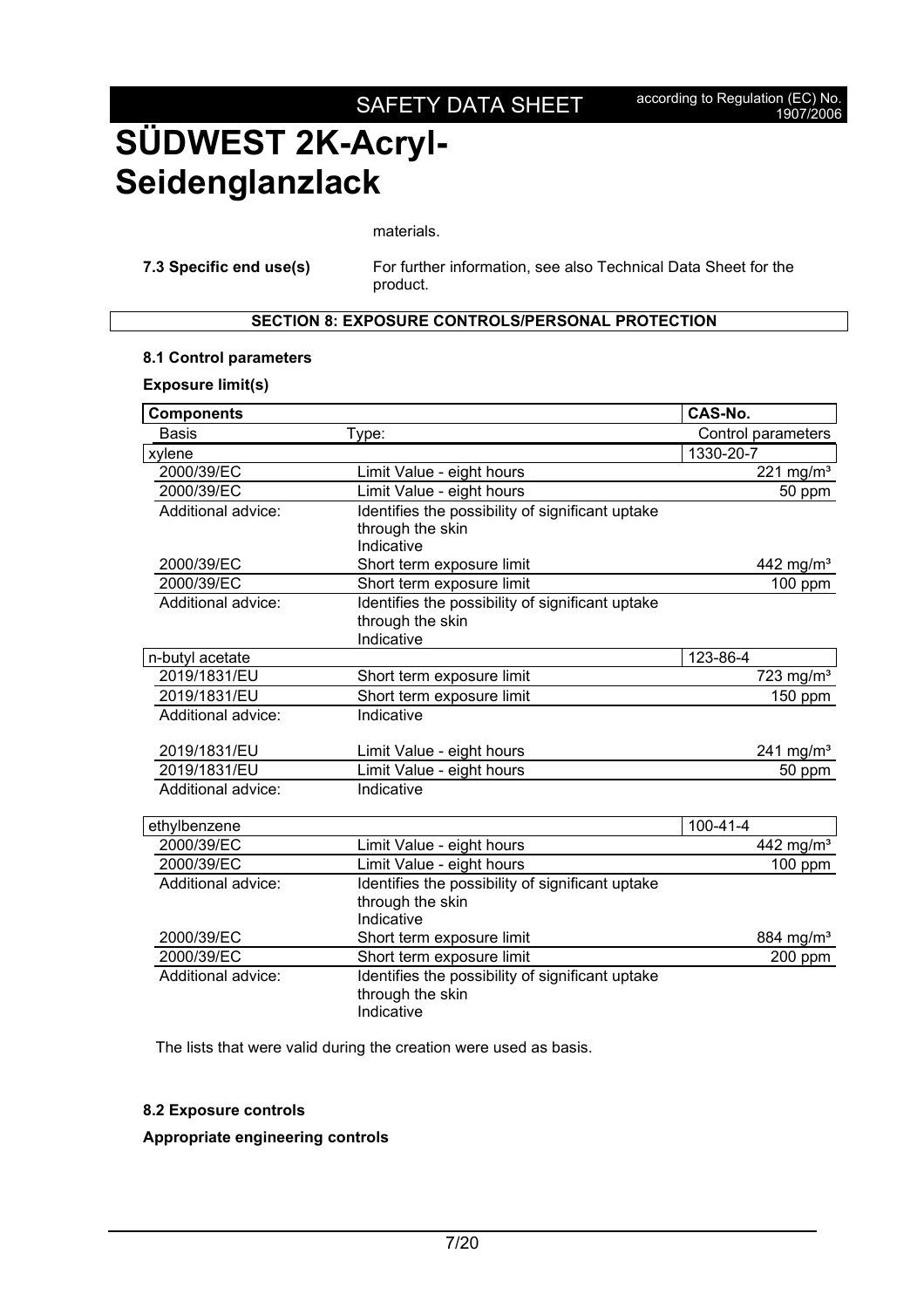Provide adequate ventilation. Where reasonably practicable this shoud beachieved by the use of local exhaust ventilation and good general extraction. If these are not sufficient to maintain concentrations of particulates solvent vapour below the occupational exposure limit values, suitable respiratory - protection must be worn. Washing facilities / water for rinsing eyes and skin should be available.

#### **Individual protection measures, such as personal protective equipment**

| a) Eye/face protection<br>b) Skin protection | Safety glasses with side-shields conforming to EN166                                                                                                                                                                                     |  |
|----------------------------------------------|------------------------------------------------------------------------------------------------------------------------------------------------------------------------------------------------------------------------------------------|--|
| Hand protection                              | Recommended preventive skin protection<br>Before starting work, apply water-resistant skincare preparations<br>to exposed skin areas.<br>Protective gloves should be worn in case of skin contact during<br>preparation and application. |  |
|                                              | Break through time: 480 min<br>Minimum thickness: 0,4 mm<br>Gloves made of nitrile rubber, e.g. KCL 730 Camatril® Velours<br>(Kächele-Cama-Latex GmbH, Hotline: 0049(0)6659-87-300, kcl-<br>uk@kcl.de), or equivalent.                   |  |
|                                              | Skin that comes into contact with the product should be treated<br>with protective cream. After such contact, the product concerned<br>should under no circumstances be used.                                                            |  |
|                                              | The selected protective gloves have to satisfy the specifications of<br>Regulation (EU) 2016/425 and the standard EN 374 derived from<br>it.                                                                                             |  |
|                                              | The choice of an appropriate glove does not only depend on its<br>material but also on other quality features and is different from one<br>producer to the other.                                                                        |  |
| <b>Body Protection</b>                       | Preventive skin protection<br>Long sleeved clothing                                                                                                                                                                                      |  |
|                                              | Personal should wear antistatic clothings made of natural fiber or<br>of high temperature resistant synthehic fiber. All parts of the body<br>should be washed after contact.                                                            |  |
| c) Respiratory protection                    | For brief exposure or low level concentrations use a respiratory<br>filter; for more intense or longer exposure use a self-contained<br>respiratory protective device.                                                                   |  |
|                                              | Respiratory filter for brief exposure:                                                                                                                                                                                                   |  |
|                                              | <b>Combination filter A-P2</b><br>Respiratory protection complying with EN 14387.                                                                                                                                                        |  |
| <b>Environmental exposure controls</b>       |                                                                                                                                                                                                                                          |  |
| General advice                               | The product should not be allowed to enter drains, water<br>courses or the soil.<br>If the product contaminates rivers and lakes or drains inform                                                                                        |  |
|                                              | respective authorities.                                                                                                                                                                                                                  |  |

#### **SECTION 9: PHYSICAL AND CHEMICAL PROPERTIES**

#### **9.1 Information on basic physical and chemical properties**

```
Appearance liquid
```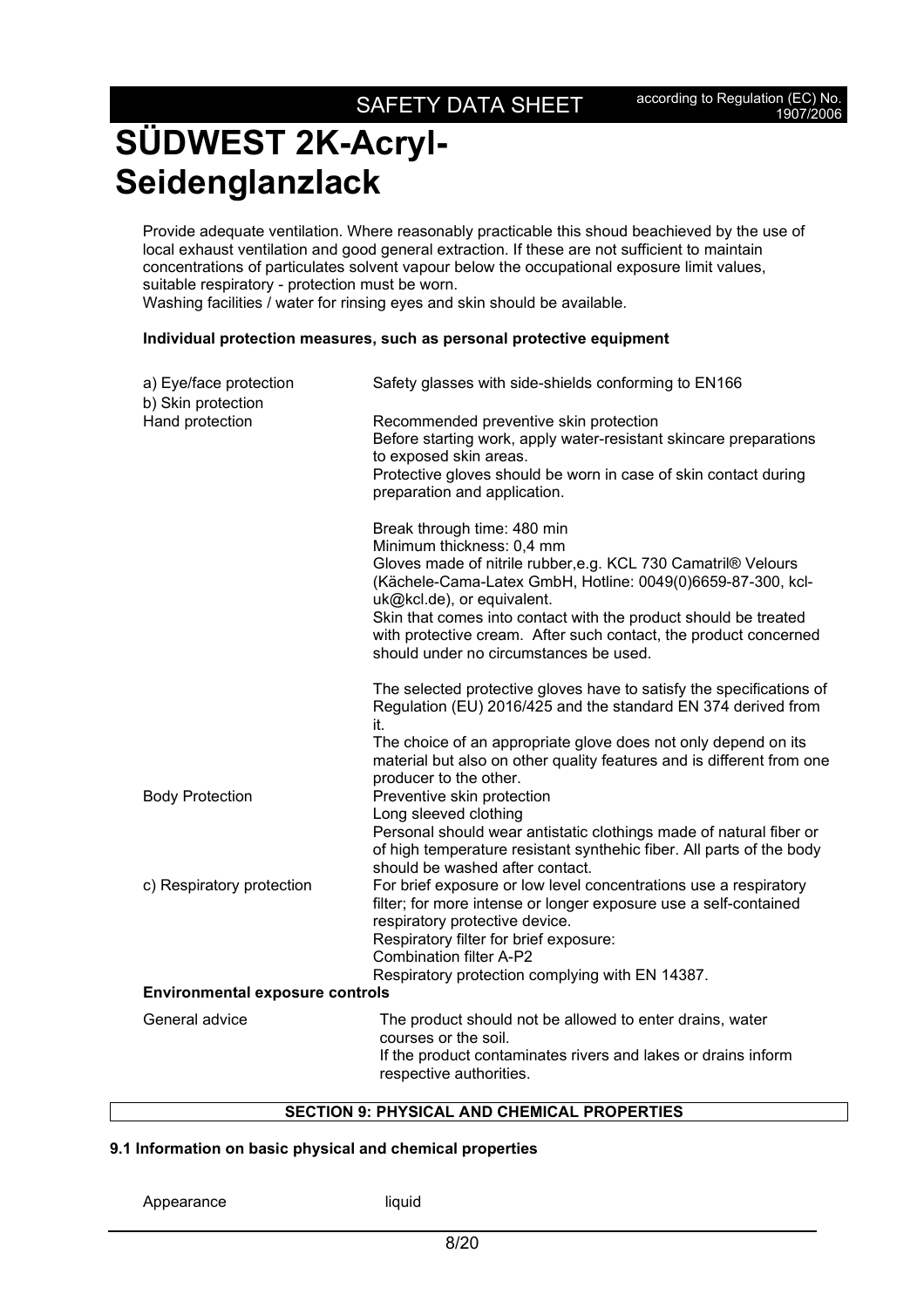according to Regulation (EC) No.<br>1907/2006

# **SÜDWEST 2K-Acryl-Seidenglanzlack**

| Colour<br>Odour<br><b>Odour Threshold</b>                                                                      | various<br>characteristic<br>No data available                           |
|----------------------------------------------------------------------------------------------------------------|--------------------------------------------------------------------------|
| pH                                                                                                             | substance/mixture is non-soluble (in water)                              |
| Melting point/freezing point                                                                                   | No data available                                                        |
| Initial boiling point and boiling<br>range                                                                     | 127 °C                                                                   |
| Flash point                                                                                                    | 25 °C                                                                    |
| Evaporation rate                                                                                               | not determined                                                           |
| Flammability (solid, gas)                                                                                      | not applicable                                                           |
| Upper explosion limit / Upper<br>flammability limit                                                            | $7,0\%$ (V)<br>Upper explosion limit                                     |
| Lower explosion limit / Lower<br>flammability limit                                                            | $0,6\%$ (V)<br>Lower explosion limit                                     |
| Vapour pressure                                                                                                | 5 hPa (20 °C)                                                            |
| Vapour density                                                                                                 | No data available                                                        |
| Density                                                                                                        | ca. 1,12 g/cm <sup>3</sup>                                               |
| Solubility(ies)<br>Water solubility<br>Partition coefficient: n-<br>octanol/water<br>Auto-ignition temperature | insoluble<br>not determined<br>not auto-flammable                        |
| Decomposition temperature                                                                                      | No data available                                                        |
| Viscosity<br>Viscosity, dynamic                                                                                | ca. 130 mPa.s (40 °C)                                                    |
| Viscosity, kinematic                                                                                           | ca. 116,1 mm <sup>2</sup> /s (40 °C)                                     |
| <b>Explosive properties</b>                                                                                    | Not explosive<br>In use may form flammable/explosive vapour-air mixture. |
| Oxidizing properties                                                                                           | Not applicable                                                           |
| 9.2 Other information                                                                                          |                                                                          |

Flow time  $> 90$  s at 20  $^{\circ}$ C Cross section: 4 mm Method: ISO 2431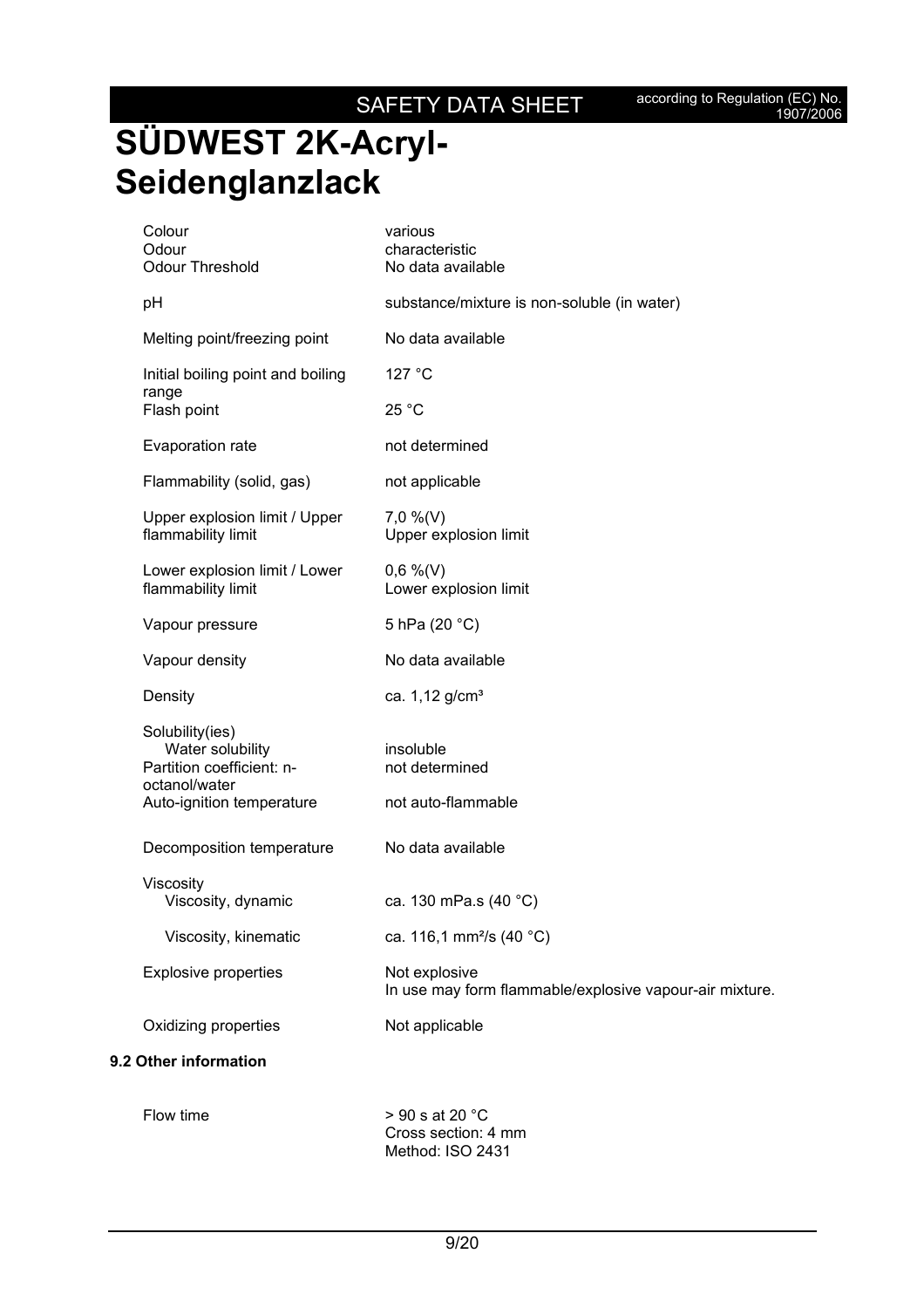| <b>SECTION 10: STABILITY AND REACTIVITY</b>         |                                                                                                             |  |
|-----------------------------------------------------|-------------------------------------------------------------------------------------------------------------|--|
| <b>10.1 Reactivity</b>                              |                                                                                                             |  |
|                                                     | No dangerous reaction known under conditions of normal use.                                                 |  |
| <b>10.2 Chemical stability</b>                      |                                                                                                             |  |
| Stable under normal conditions.                     |                                                                                                             |  |
| 10.3 Possibility of hazardous reactions             |                                                                                                             |  |
| Hazardous reactions                                 | No dangerous reaction known under conditions of normal use.<br>Vapours may form explosive mixture with air. |  |
| 10.4 Conditions to avoid                            |                                                                                                             |  |
| Conditions to avoid                                 | Direct sources of heat.<br>Strong sunlight for prolonged periods.                                           |  |
| 10.5 Incompatible materials                         |                                                                                                             |  |
| Materials to avoid                                  | Strong acids and strong bases<br>Strong oxidizing agents                                                    |  |
| 10.6 Hazardous decomposition products               |                                                                                                             |  |
| No decomposition if stored and applied as directed. |                                                                                                             |  |

#### **SECTION 11: TOXICOLOGICAL INFORMATION**

### **11.1 Information on hazard classes as defined in Regulation (EC) No 1272/2008 Acute toxicity Product:**  Acute oral toxicity **Based on available data, the classification criteria are not** met. Acute inhalation toxicity Acute toxicity estimate: > 20 mg/l Exposure time: 4 h Test atmosphere: vapour Method: Calculation method Acute dermal toxicity Acute toxicity estimate: > 2.000 mg/kg Method: Calculation method **Components: xylene:**  Acute inhalation toxicity LC50 (Rat): 11 mg/l

Exposure time: 4 h Test atmosphere: vapour Acute dermal toxicity **Harmful in contact with skin.** 

#### **ethylbenzene:**  Acute inhalation toxicity **Harmful if inhaled.**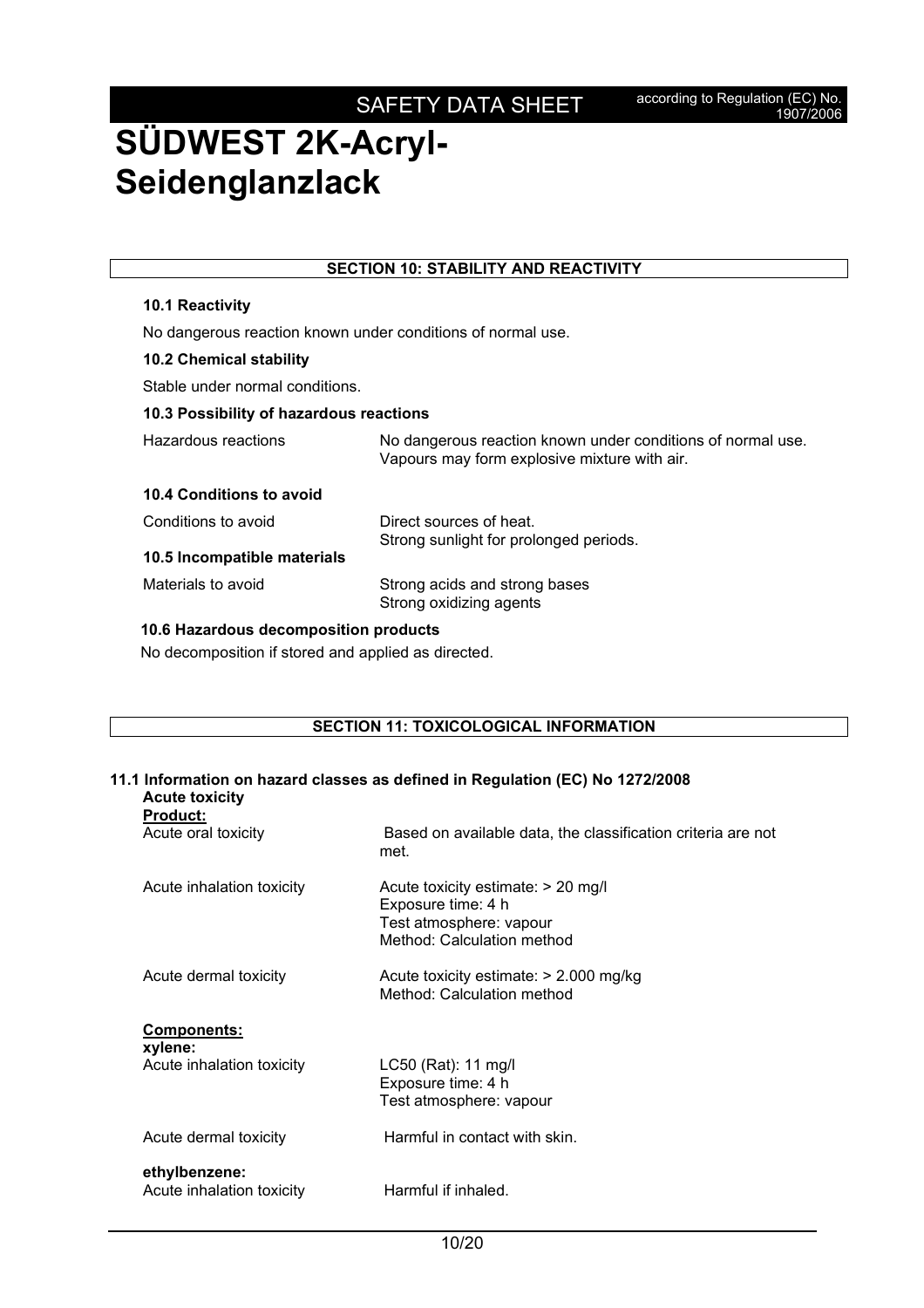# **SÜDWEST 2K-Acryl-Seidenglanzlack**

| maleic anhydride:<br>Acute oral toxicity                                | Acute toxicity estimate: 500,0 mg/kg<br>Method: Converted acute toxicity point estimate |  |
|-------------------------------------------------------------------------|-----------------------------------------------------------------------------------------|--|
| <b>Skin corrosion/irritation</b><br>Product:                            | Causes skin irritation.                                                                 |  |
| <b>Components:</b><br>xylene:                                           | Causes skin irritation.                                                                 |  |
| Hydrocarbons, C9, aromatics:                                            | Repeated exposure may cause skin dryness or cracking.                                   |  |
| n-butyl acetate:                                                        | Repeated exposure may cause skin dryness or cracking.                                   |  |
| Fatty acids, C14-18 and C16-18-unsatd., maleated:                       | Causes skin irritation.                                                                 |  |
| maleic anhydride:                                                       | Causes severe skin burns and eye damage.                                                |  |
| Serious eye damage/eye irritation<br>Product:                           | Causes serious eye irritation.                                                          |  |
| Components:<br>xylene:                                                  | Causes serious eye irritation.                                                          |  |
| Fatty acids, C14-18 and C16-18-unsatd., maleated:                       | Causes serious eye irritation.                                                          |  |
| maleic anhydride:                                                       | Causes serious eye damage.                                                              |  |
| <b>Respiratory or skin sensitisation</b><br>Product:                    | May cause an allergic skin reaction.<br>Does not cause respiratory sensitisation.       |  |
| <b>Components:</b><br>Fatty acids, C14-18 and C16-18-unsatd., maleated: | May cause an allergic skin reaction.                                                    |  |
| maleic anhydride:                                                       | May cause an allergic skin reaction.                                                    |  |
|                                                                         | May cause allergy or asthma symptoms or breathing<br>difficulties if inhaled.           |  |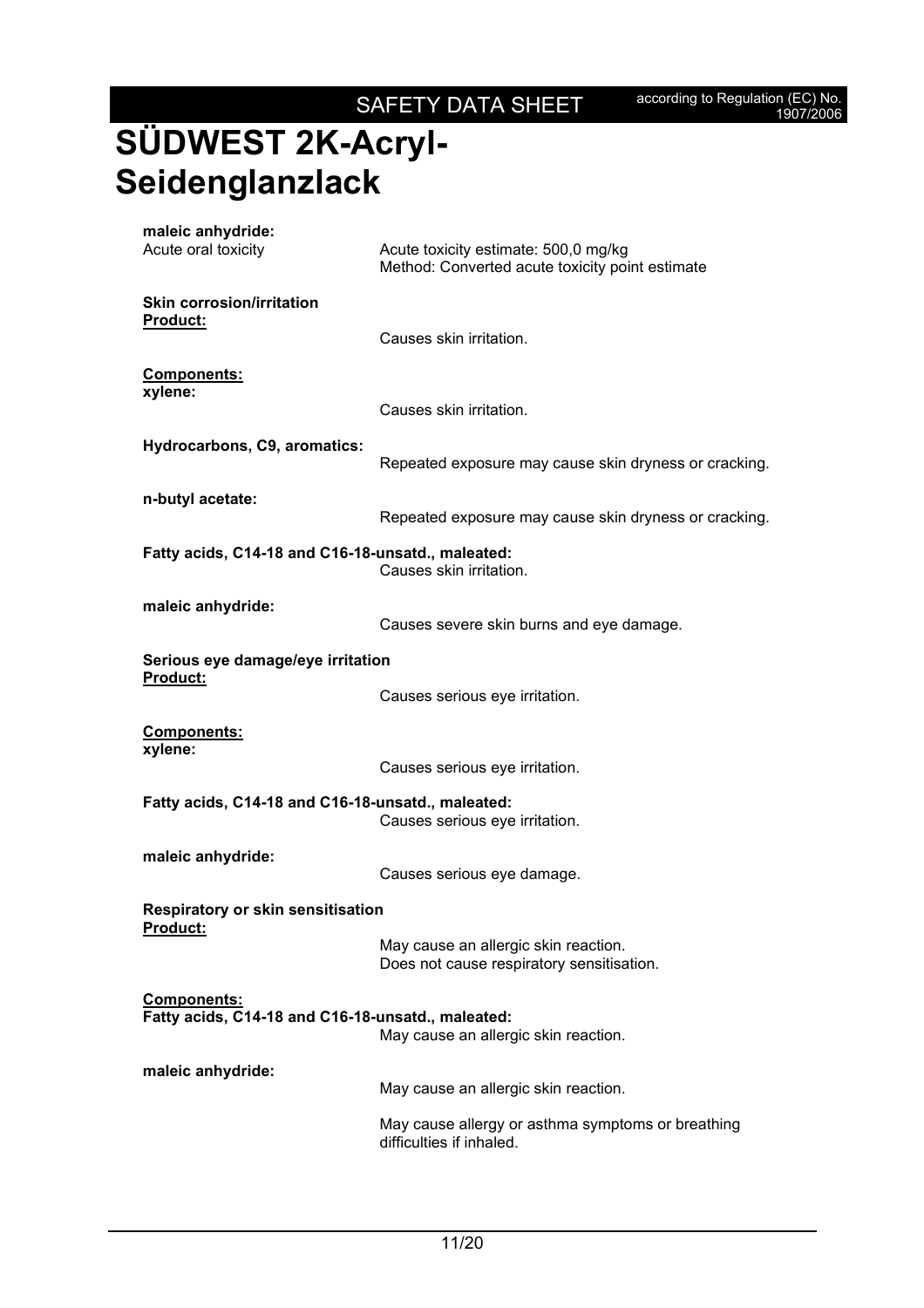# **SÜDWEST 2K-Acryl-Seidenglanzlack**

| <b>Germ cell mutagenicity</b><br><b>Product:</b><br>Genotoxicity in vitro | Based on available data, the classification criteria are not             |
|---------------------------------------------------------------------------|--------------------------------------------------------------------------|
|                                                                           | met.                                                                     |
| Carcinogenicity<br>Product:                                               | Based on available data, the classification criteria are not met.        |
| Components:                                                               |                                                                          |
| titanium dioxide:                                                         | Suspected of causing cancer.                                             |
| <b>Reproductive toxicity</b><br><b>Product:</b>                           |                                                                          |
| Effects on fertility                                                      | Based on available data, the classification criteria are not<br>met.     |
| <b>Developmental Toxicity</b>                                             | Based on available data, the classification criteria are not<br>met.     |
| <b>STOT - single exposure</b><br><b>Product:</b>                          |                                                                          |
| Assessment                                                                | May cause respiratory irritation., May cause drowsiness or<br>dizziness. |
| <b>Components:</b><br>xylene:                                             |                                                                          |
| Exposure routes<br>Assessment                                             | Inhalation<br>May cause respiratory irritation.                          |
| Hydrocarbons, C9, aromatics:<br><b>Exposure routes</b>                    | Inhalation                                                               |
| Assessment                                                                | May cause respiratory irritation., May cause drowsiness or<br>dizziness. |
| n-butyl acetate:<br>Exposure routes                                       | inhalation (vapour)                                                      |
| Assessment                                                                | May cause drowsiness or dizziness.                                       |
| <b>STOT - repeated exposure</b><br>Product:                               |                                                                          |
| Assessment                                                                | May cause damage to organs through prolonged or repeated<br>exposure.    |
| Components:<br>xylene:                                                    |                                                                          |
| Assessment                                                                | May cause damage to organs through prolonged or repeated<br>exposure.    |
| ethylbenzene:<br>Assessment                                               | May cause damage to organs through prolonged or repeated<br>exposure.    |
|                                                                           |                                                                          |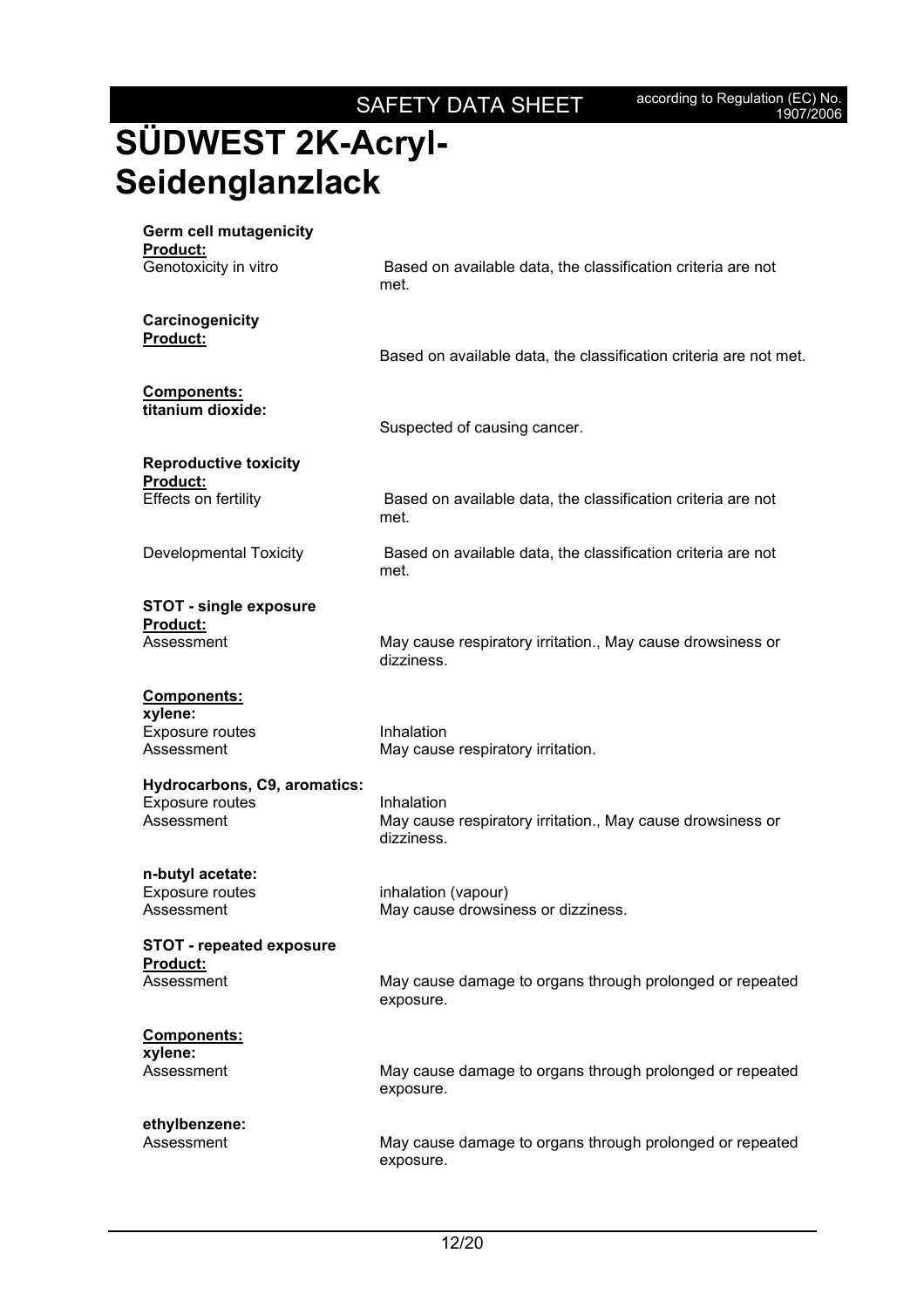**maleic anhydride:** 

Assessment Causes damage to organs through prolonged or repeated exposure.

#### **Aspiration toxicity Product:**

Based on available data, the classification criteria are not met.

#### **Components:**

**xylene:**  May be fatal if swallowed and enters airways.

#### **Hydrocarbons, C9, aromatics:**  May be fatal if swallowed and enters airways.

#### **ethylbenzene:**

May be fatal if swallowed and enters airways.

#### **Toxicology, Metabolism, Distribution Further information Product:**

The product itself has not been tested. The mixture is classified in accordance with Annex I to EC Directive 1272/2008. (See sections 2 and 3 for details).

#### **11.2 Information on other hazards Endocrine disrupting properties Product:**

Assessment : The substance/mixture does not contain components considered to have endocrine disrupting properties according to REACH Article 57(f) or Commission Delegated regulation (EU) 2017/2100 or Commission Regulation (EU) 2018/605 at levels of 0.1% or higher.

#### **Experience with human exposure Product:**

| <b>General Information</b>                    | Exposure to component solvent vapours concentration in<br>excess of the stated occupational exposure limit may result in<br>adverse health effects.                                                                                                                      |
|-----------------------------------------------|--------------------------------------------------------------------------------------------------------------------------------------------------------------------------------------------------------------------------------------------------------------------------|
|                                               | Such as: mucous membrane irritation, respiratory system<br>irritation, adverse effects on kidney, liver and central nervous<br>system. Symptoms and signs: headache, dizziness, fatigue,<br>muscular weakness, drowsiness and in extreme cases loss of<br>consciousness. |
|                                               | Long-term or repeated contact with the product leads to<br>degreasing of the skin and can cause nonallergenic contact<br>skin damage (contact dermatitis) and / or the resorption of<br>substances.                                                                      |
|                                               | Solvent sprays can cause irritation and reversible damage to<br>the eye.                                                                                                                                                                                                 |
| <b>Further information</b><br><b>Product:</b> |                                                                                                                                                                                                                                                                          |
| <b>Remarks</b>                                | The product itself has not been tested. The mixture is                                                                                                                                                                                                                   |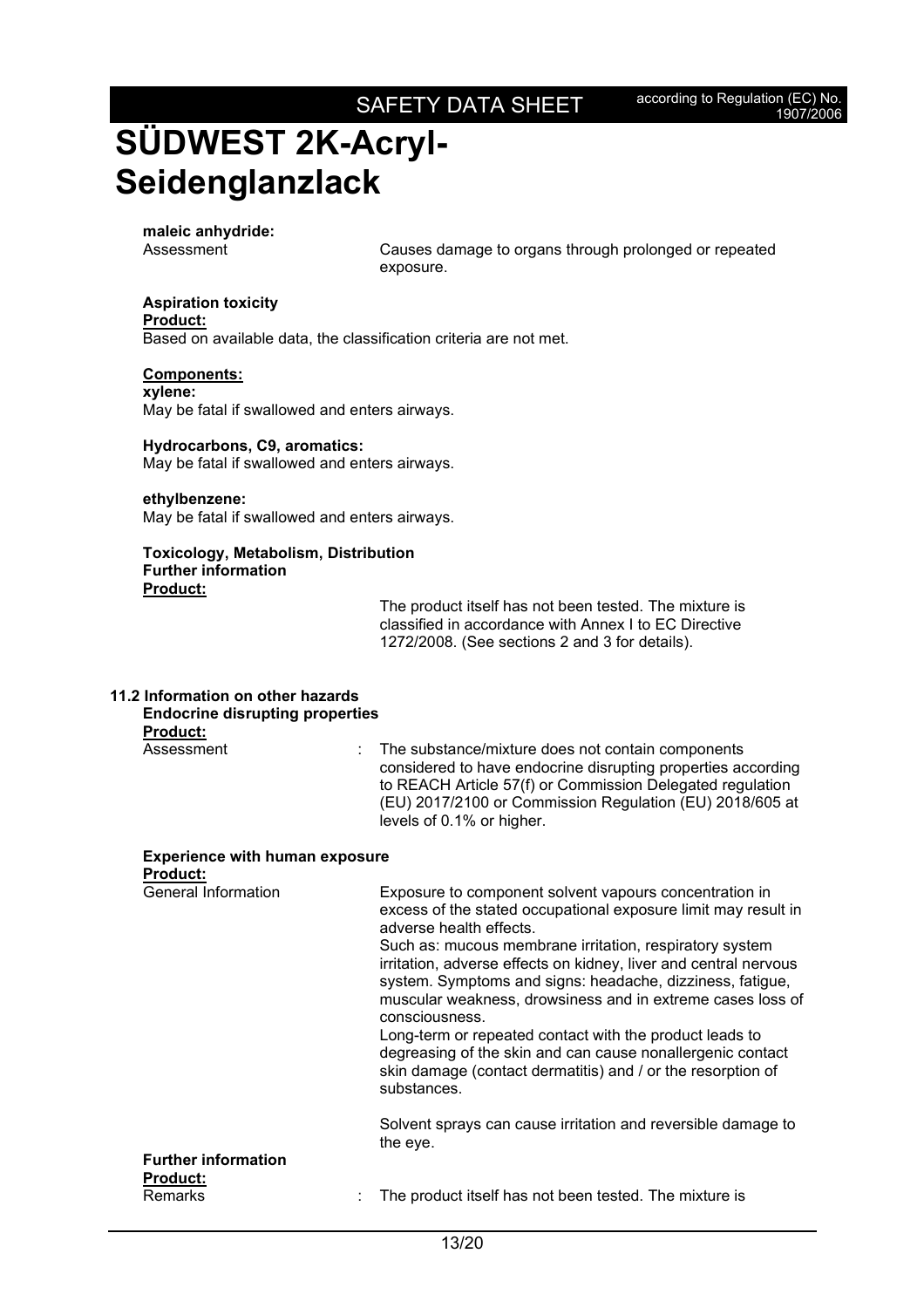classified in accordance with Annex I to EC Directive 1272/2008. (See sections 2 and 3 for details).

| <b>SECTION 12: ECOLOGICAL INFORMATION</b>                       |                                                                                                                                                                                                            |  |  |
|-----------------------------------------------------------------|------------------------------------------------------------------------------------------------------------------------------------------------------------------------------------------------------------|--|--|
| <b>12.1 Toxicity</b><br>Product:                                |                                                                                                                                                                                                            |  |  |
| Toxicity to fish                                                | No data available                                                                                                                                                                                          |  |  |
| Components:<br>Hydrocarbons, C9, aromatics:<br>Toxicity to fish | LC50 (Oncorhynchus mykiss (rainbow trout)): 9,22 mg/l<br>Exposure time: 96 h                                                                                                                               |  |  |
| Toxicity to daphnia and other<br>aquatic invertebrates          | EC50 (Daphnia magna (Water flea)): 6,14 mg/l<br>Exposure time: 48 h                                                                                                                                        |  |  |
| 12.2 Persistence and degradability                              |                                                                                                                                                                                                            |  |  |
| <b>Product:</b><br>Biodegradability                             | No data available                                                                                                                                                                                          |  |  |
| Components:<br>Hydrocarbons, C9, aromatics:<br>Biodegradability | rapidly degradable                                                                                                                                                                                         |  |  |
| n-butyl acetate:<br>Biodegradability                            | rapidly degradable<br>Biodegradation: > 90 %<br>Exposure time: 28 d                                                                                                                                        |  |  |
| 12.3 Bioaccumulative potential                                  |                                                                                                                                                                                                            |  |  |
| <b>Product:</b><br><b>Bioaccumulation</b>                       | No data available                                                                                                                                                                                          |  |  |
| Components:                                                     |                                                                                                                                                                                                            |  |  |
| xylene:<br>Partition coefficient: n-<br>octanol/water           | log Pow: > 3                                                                                                                                                                                               |  |  |
| n-butyl acetate:<br>Partition coefficient: n-<br>octanol/water  | log Pow: 2,3<br>Method: OECD Test Guideline 117                                                                                                                                                            |  |  |
| 12.4 Mobility in soil<br>Product:                               |                                                                                                                                                                                                            |  |  |
| Mobility                                                        | No data available                                                                                                                                                                                          |  |  |
| 12.5 Results of PBT and vPvB assessment<br>Product:             |                                                                                                                                                                                                            |  |  |
| Assessment                                                      | This substance/mixture contains no components considered<br>to be either persistent, bioaccumulative and toxic (PBT), or<br>very persistent and very bioaccumulative (vPvB) at levels of<br>0.1% or higher |  |  |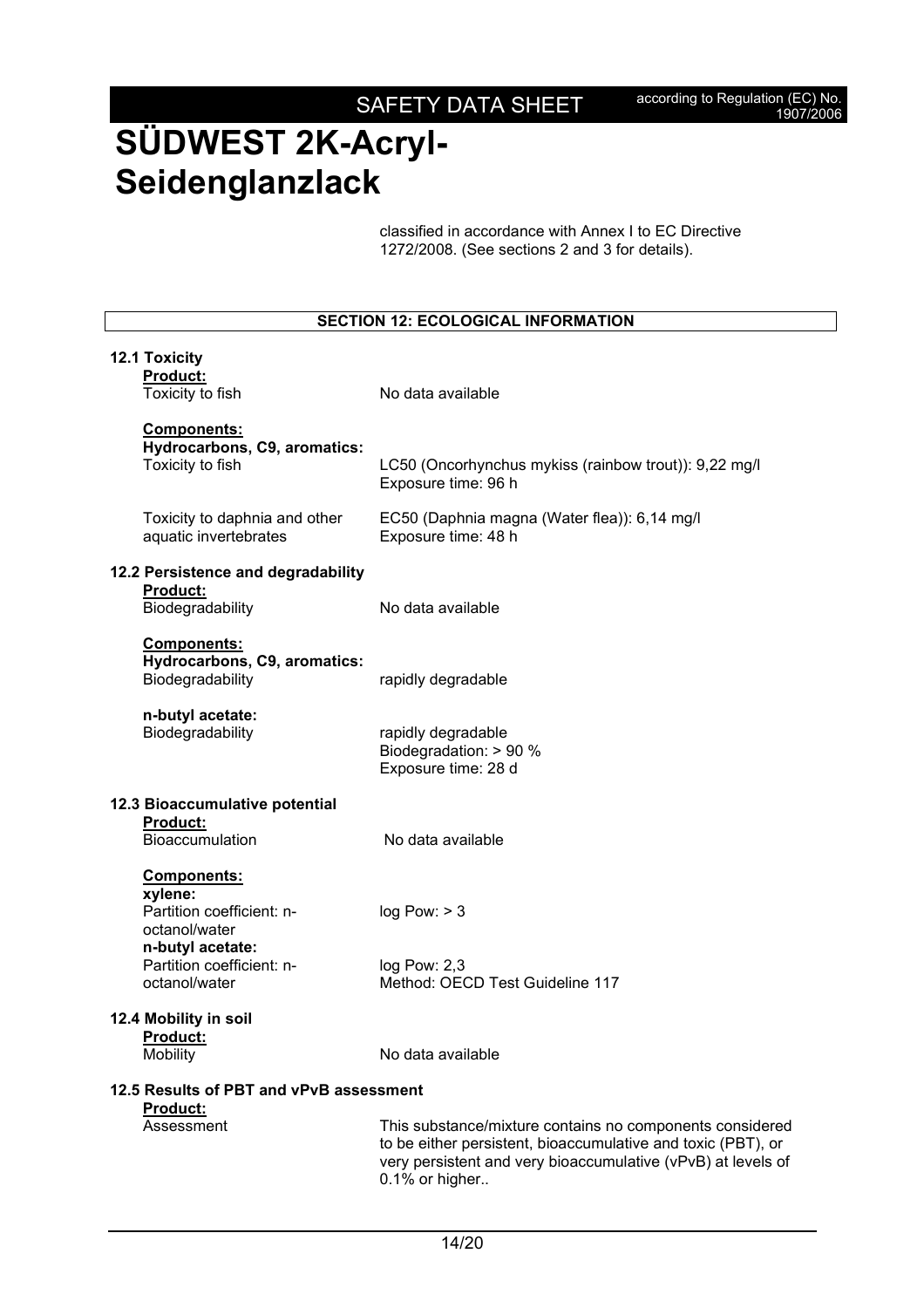#### **12.6 Endocrine disrupting properties**

**Product:** 

Assessment : The substance/mixture does not contain components considered to have endocrine disrupting properties according to REACH Article 57(f) or Commission Delegated regulation (EU) 2017/2100 or Commission Regulation (EU) 2018/605 at levels of 0.1% or higher.

### **12.7 Other adverse effects**

**Product:** 

Additional ecological information

 Do not allow product to enter into ground water, bodies of water or sewage systems. Harmful to aquatic life with long lasting effects.

### **SECTION 13: DISPOSAL CONSIDERATIONS**

### **13.1 Waste treatment methods**

| Product                             | The user is responsible for proper coding and marking of any<br>waste.                                                                                                               |
|-------------------------------------|--------------------------------------------------------------------------------------------------------------------------------------------------------------------------------------|
|                                     | When used as recommended, the waste code can be selected<br>according to the code of the European Waste Catalogue (EWC),<br>category 17.09 "Other Construction and Demolition Waste" |
|                                     | Partial and residual quantities can be reused.                                                                                                                                       |
|                                     | Fluid remains constitute hazardous waste and should not be                                                                                                                           |
|                                     | poured into the sewage system. They should be taken to a local<br>waste disposal site.                                                                                               |
| Contaminated packaging              | Empty packaging should be recycled through disposal systems.                                                                                                                         |
| Waste key for the unused<br>product | 08 01 11* waste paint and varnish containing organic solvents or<br>other hazardous substances                                                                                       |
|                                     | (*) hazardous waste in terms of the European directive<br>2008/98/EG                                                                                                                 |

**SECTION 14: TRANSPORT INFORMATION**

|  |  | 14.1 UN number or ID number |  |
|--|--|-----------------------------|--|
|  |  |                             |  |

| <b>ADR</b>                   | 1263         |
|------------------------------|--------------|
| <b>IMDG</b>                  | 1263         |
| <b>IATA</b>                  | 1263         |
| 14.2 UN proper shipping name |              |
| <b>ADR</b>                   | <b>PAINT</b> |
| <b>IMDG</b>                  | <b>PAINT</b> |
| IATA                         | Paint        |

**14.3 Transport hazard class(es)**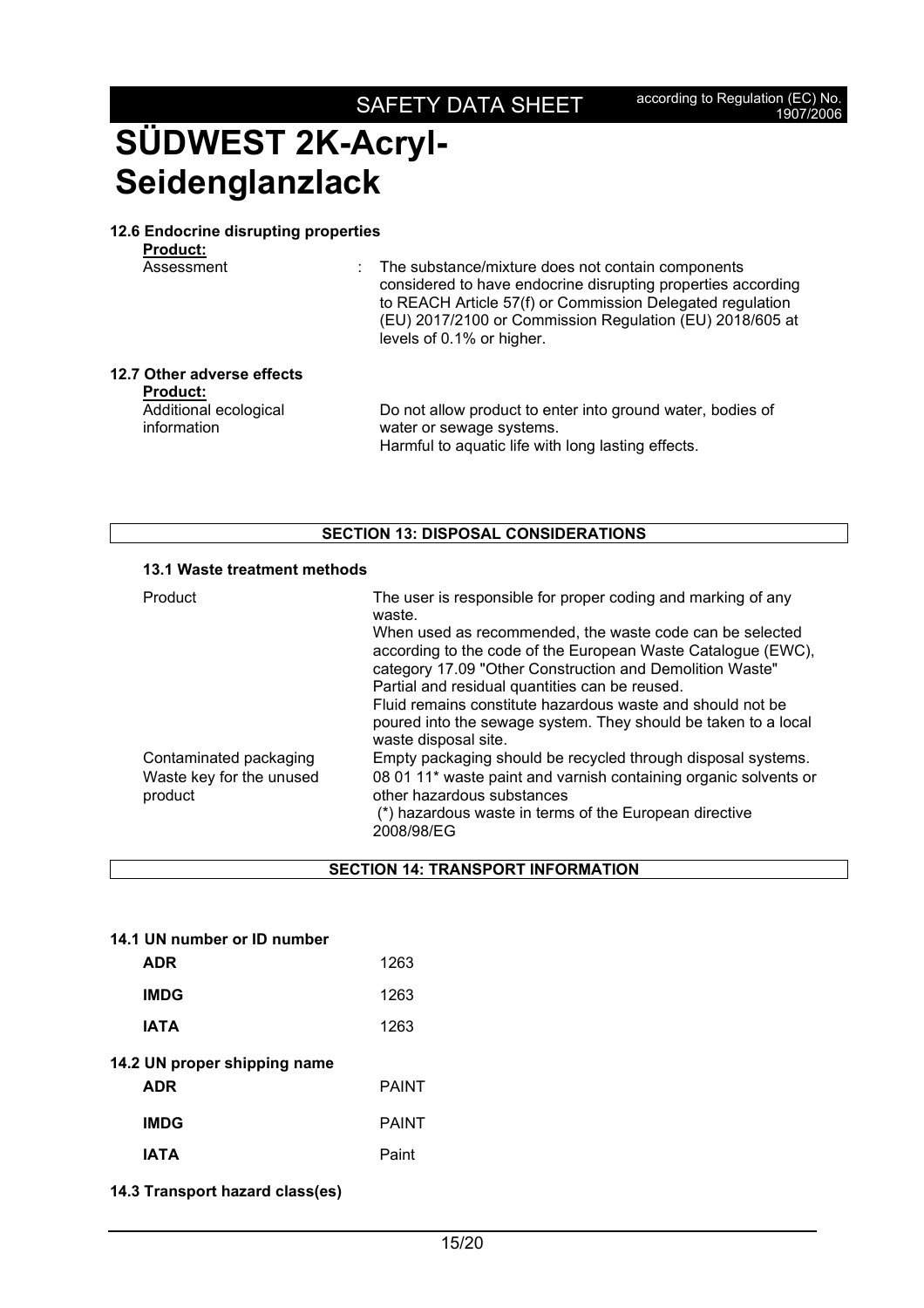### SAFETY DATA SHEET according to Regulation (EC) No.

## **SÜDWEST 2K-Acryl-Seidenglanzlack**

| <b>ADR</b>                              |            | 3              |
|-----------------------------------------|------------|----------------|
| <b>IMDG</b>                             |            | 3              |
| <b>IATA</b>                             |            | 3              |
| 14.4 Packing group<br><b>ADR</b>        |            |                |
| Packing group                           |            | Ш              |
| <b>Classification Code</b>              |            | F <sub>1</sub> |
| <b>Hazard Identification Number</b>     |            | 30             |
| Labels                                  |            | 3              |
| Tunnel restriction code                 |            | (D/E)          |
| <b>IMDG</b>                             |            |                |
| Packaging group                         |            | Ш              |
| Labels                                  |            | 3              |
| EmS number                              |            | F-E, S-E       |
| <b>IATA</b>                             |            |                |
| Packaging group                         |            | Ш              |
| Labels                                  |            | 3              |
| <b>14.5 Environmental hazards</b>       |            |                |
| <b>ADR</b><br>Environmentally hazardous | $\sim 100$ | no             |
| <b>IMDG</b><br>Marine pollutant         | t.         | no             |
| 14.6 Special precautions for user       |            |                |
|                                         |            |                |

Remarks This information is not available.

### **14.7 Maritime transport in bulk according to IMO instruments**

Remarks Not applicable

### **Additional advice**

ADR ADR: Packages < 450l: No dangerous goods (ADR 2.2.3.1.5)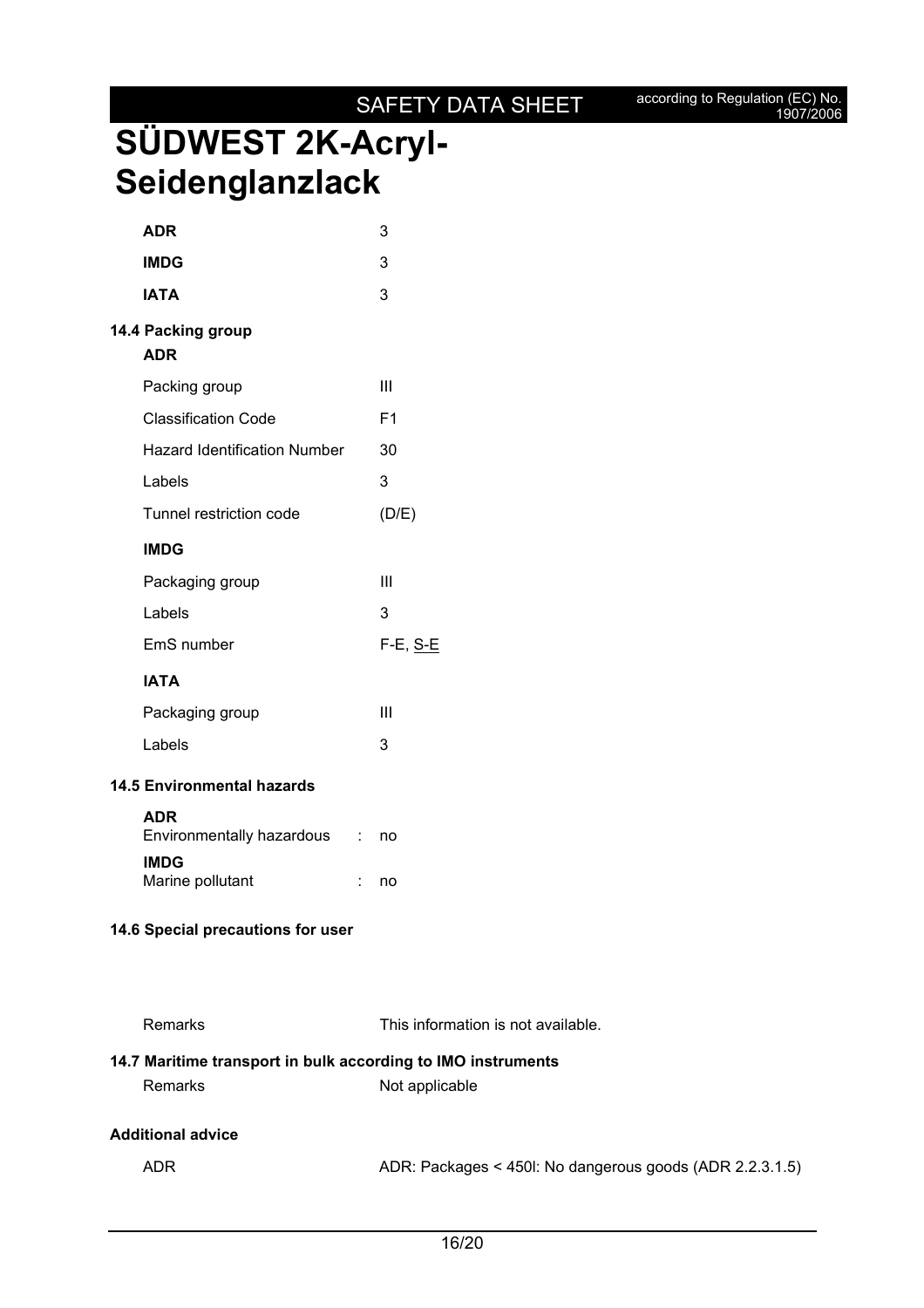IMDG IMDG: Packages < 450l: No dangerous goods (IMDG 2.3.2.5).

#### **SECTION 15: REGULATORY INFORMATION**

**15.1 Safety, health and environmental regulations/legislation specific for the substance or mixture**

VOC Directive 2010/75/EU 50.7 %

VOC Directive 2004/42/EC

does not fall under Directive 2004/42/EC

Regulation (EC) No 649/2012 of the European Parliament and the Council concerning the export and import of dangerous chemicals Not applicable

Other regulations Comply with the statutory regulations on health and safety at work. Take note of Dir 94/33/EC on the protection of young people at work. Take note of Dir 92/85/EEC on the safety and health at work of pregnant workers.

#### **15.2 Chemical safety assessment**

This information is not available.

#### **SECTION 16: OTHER INFORMATION**

**Changes from the previous version are indicated by markings in the left-hand margin. The information in this Safety Data Sheet corresponds to our present state of knowledge and conforms to both national and EU legislation. The user's working conditions are, however, beyond our knowledge and control. The user is responsible for complying with all necessary legal requirements. The information in this Safety Data Sheet describes the safety requirements of our product and does not constitute any assurance of product properties.** 

**Full text of H-Statements** 

| H <sub>225</sub> | : Highly flammable liquid and vapour.           |
|------------------|-------------------------------------------------|
| H <sub>226</sub> | : Flammable liquid and vapour.                  |
| H <sub>302</sub> | $\therefore$ Harmful if swallowed.              |
| H304             | : May be fatal if swallowed and enters airways. |
| H312             | $\therefore$ Harmful in contact with skin.      |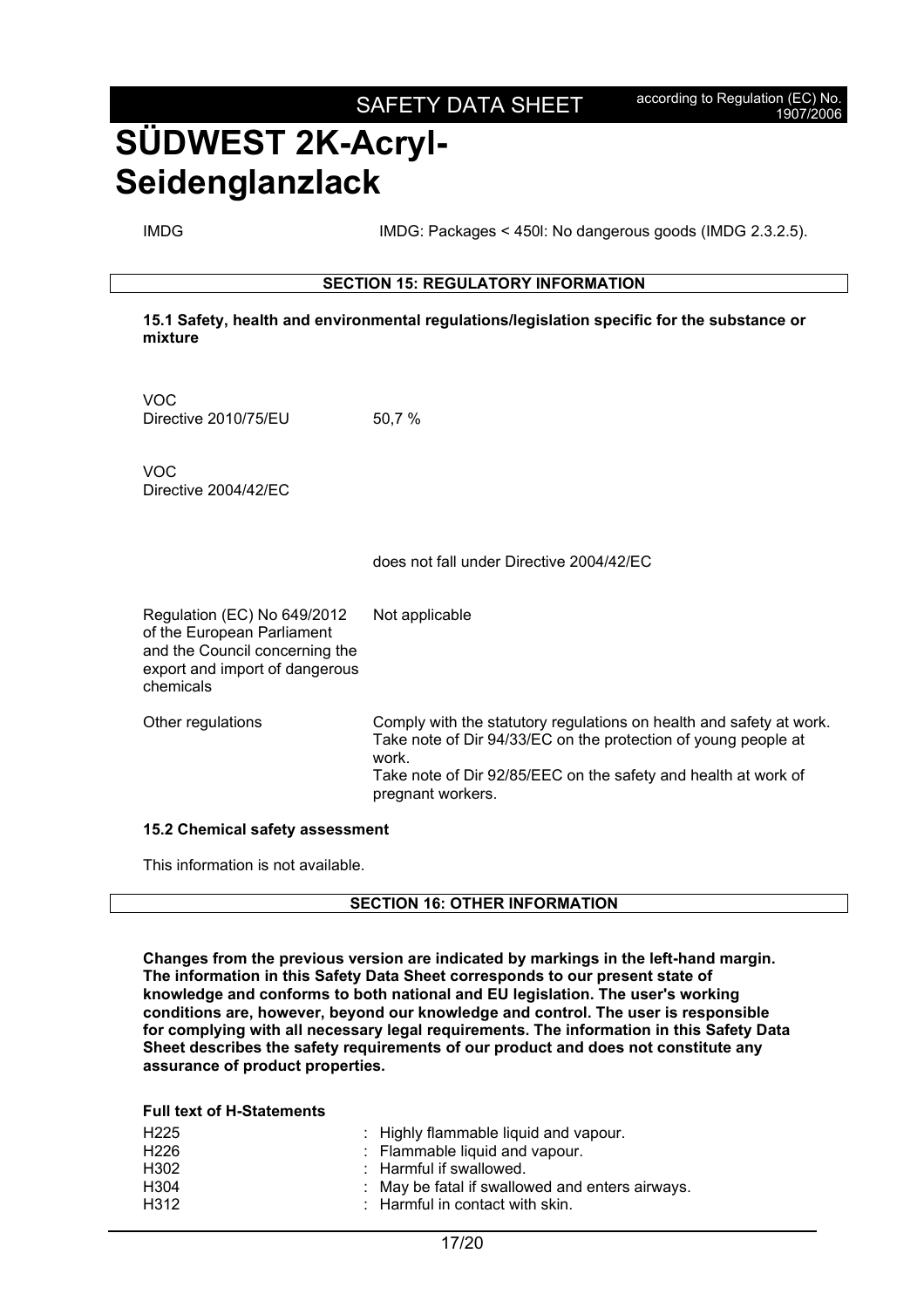| H <sub>3</sub> 14<br>H <sub>315</sub><br>H317<br>H318 |  | Causes severe skin burns and eye damage.<br>Causes skin irritation.<br>May cause an allergic skin reaction.<br>Causes serious eye damage. |  |  |  |
|-------------------------------------------------------|--|-------------------------------------------------------------------------------------------------------------------------------------------|--|--|--|
| H <sub>3</sub> 19                                     |  | Causes serious eye irritation.                                                                                                            |  |  |  |
| H332                                                  |  | Harmful if inhaled.                                                                                                                       |  |  |  |
| H334                                                  |  | May cause allergy or asthma symptoms or breathing<br>difficulties if inhaled.                                                             |  |  |  |
| H335                                                  |  | May cause respiratory irritation.                                                                                                         |  |  |  |
| H336                                                  |  | May cause drowsiness or dizziness.                                                                                                        |  |  |  |
| H351                                                  |  | Suspected of causing cancer if inhaled.                                                                                                   |  |  |  |
| H372                                                  |  | : Causes damage to organs through prolonged or repeated<br>exposure if inhaled.                                                           |  |  |  |
| H373                                                  |  | May cause damage to organs through prolonged or repeated<br>exposure.                                                                     |  |  |  |
| H411                                                  |  | Toxic to aquatic life with long lasting effects.                                                                                          |  |  |  |
| H412                                                  |  | Harmful to aquatic life with long lasting effects.                                                                                        |  |  |  |
| <b>Full text of other abbreviations</b>               |  |                                                                                                                                           |  |  |  |
| Acute Tox.                                            |  | Acute toxicity                                                                                                                            |  |  |  |
| Aquatic Chronic                                       |  | Long-term (chronic) aquatic hazard                                                                                                        |  |  |  |
| Asp. Tox.                                             |  | Aspiration hazard                                                                                                                         |  |  |  |
| Carc.                                                 |  | Carcinogenicity                                                                                                                           |  |  |  |
| Eye Dam.                                              |  | Serious eye damage                                                                                                                        |  |  |  |
| Eye Irrit.                                            |  | Eye irritation                                                                                                                            |  |  |  |
| Flam. Liq.                                            |  | Flammable liquids                                                                                                                         |  |  |  |
| Resp. Sens.                                           |  | Respiratory sensitisation                                                                                                                 |  |  |  |
| Skin Corr.                                            |  | Skin corrosion                                                                                                                            |  |  |  |
| Skin Irrit.                                           |  | Skin irritation                                                                                                                           |  |  |  |
| Skin Sens.                                            |  | Skin sensitisation                                                                                                                        |  |  |  |
| <b>STOT RE</b>                                        |  | Specific target organ toxicity - repeated exposure                                                                                        |  |  |  |

STOT SE : Specific target organ toxicity - single exposure

ADN - European Agreement concerning the International Carriage of Dangerous Goods by Inland Waterways; ADR - European Agreement concerning the International Carriage of Dangerous Goods by Road; AIIC - Australian Inventory of Industrial Chemicals; ASTM - American Society for the Testing of Materials; bw - Body weight; CLP - Classification Labelling Packaging Regulation; Regulation (EC) No 1272/2008; CMR - Carcinogen, Mutagen or Reproductive Toxicant; DIN - Standard of the German Institute for Standardisation; DSL - Domestic Substances List (Canada); ECHA - European Chemicals Agency; EC-Number - European Community number; ECx - Concentration associated with x% response; ELx - Loading rate associated with x% response; EmS - Emergency Schedule; ENCS - Existing and New Chemical Substances (Japan); ErCx - Concentration associated with x% growth rate response; GHS - Globally Harmonized System; GLP - Good Laboratory Practice; IARC - International Agency for Research on Cancer; IATA - International Air Transport Association; IBC - International Code for the Construction and Equipment of Ships carrying Dangerous Chemicals in Bulk; IC50 - Half maximal inhibitory concentration; ICAO - International Civil Aviation Organization; IECSC - Inventory of Existing Chemical Substances in China; IMDG - International Maritime Dangerous Goods; IMO - International Maritime Organization; ISHL - Industrial Safety and Health Law (Japan); ISO - International Organisation for Standardization; KECI - Korea Existing Chemicals Inventory; LC50 - Lethal Concentration to 50 % of a test population; LD50 - Lethal Dose to 50% of a test population (Median Lethal Dose); MARPOL - International Convention for the Prevention of Pollution from Ships; n.o.s. - Not Otherwise Specified; NO(A)EC - No Observed (Adverse) Effect Concentration; NO(A)EL - No Observed (Adverse) Effect Level; NOELR - No Observable Effect Loading Rate; NZIoC - New Zealand Inventory of Chemicals; OECD - Organization for Economic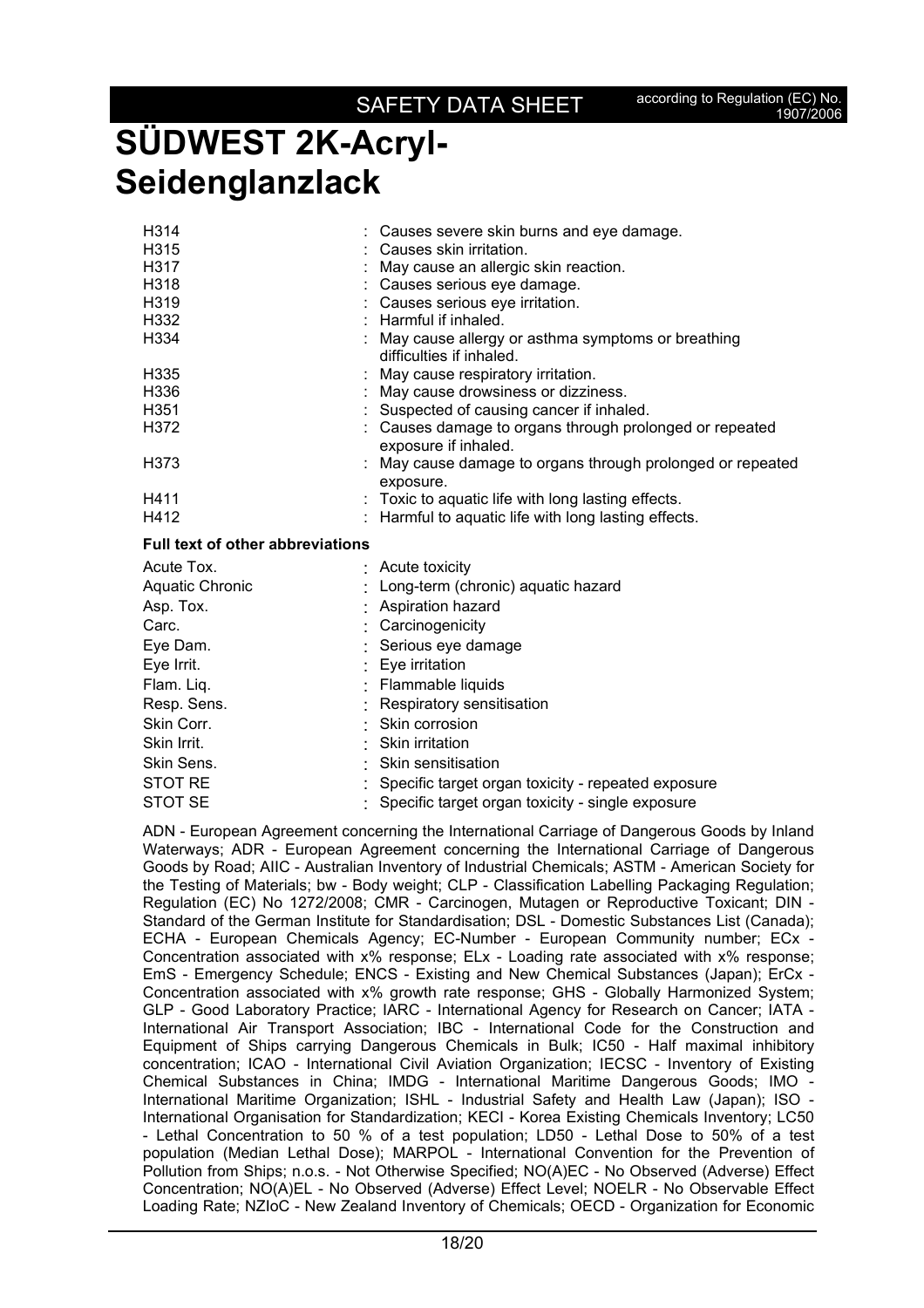Co-operation and Development; OPPTS - Office of Chemical Safety and Pollution Prevention; PBT - Persistent, Bioaccumulative and Toxic substance; PICCS - Philippines Inventory of Chemicals and Chemical Substances; (Q)SAR - (Quantitative) Structure Activity Relationship; REACH - Regulation (EC) No 1907/2006 of the European Parliament and of the Council concerning the Registration, Evaluation, Authorisation and Restriction of Chemicals; RID - Regulations concerning the International Carriage of Dangerous Goods by Rail; SADT - Self-Accelerating Decomposition Temperature; SDS - Safety Data Sheet; SVHC - Substance of Very High Concern; TCSI - Taiwan Chemical Substance Inventory; TECI - Thailand Existing Chemicals Inventory; TRGS - Technical Rule for Hazardous Substances; TSCA - Toxic Substances Control Act (United States); UN - United Nations; vPvB - Very Persistent and Very Bioaccumulative

### **Further information**

REG\_EU / EN

| Other information       | The assessment was carried out in accordance with Article 6<br>(5) and Appendix I of EC Directive no. 1272/2008.                                                                                                         |  |  |  |
|-------------------------|--------------------------------------------------------------------------------------------------------------------------------------------------------------------------------------------------------------------------|--|--|--|
|                         | It is possible in the interim period that you may find different<br>markings on packaging compared to the Material Safety Data<br>Sheet until stocks have been used up. We ask for your<br>understanding in this matter. |  |  |  |
| Department issuing MSDS | sdb@suedwest.de                                                                                                                                                                                                          |  |  |  |

19/20